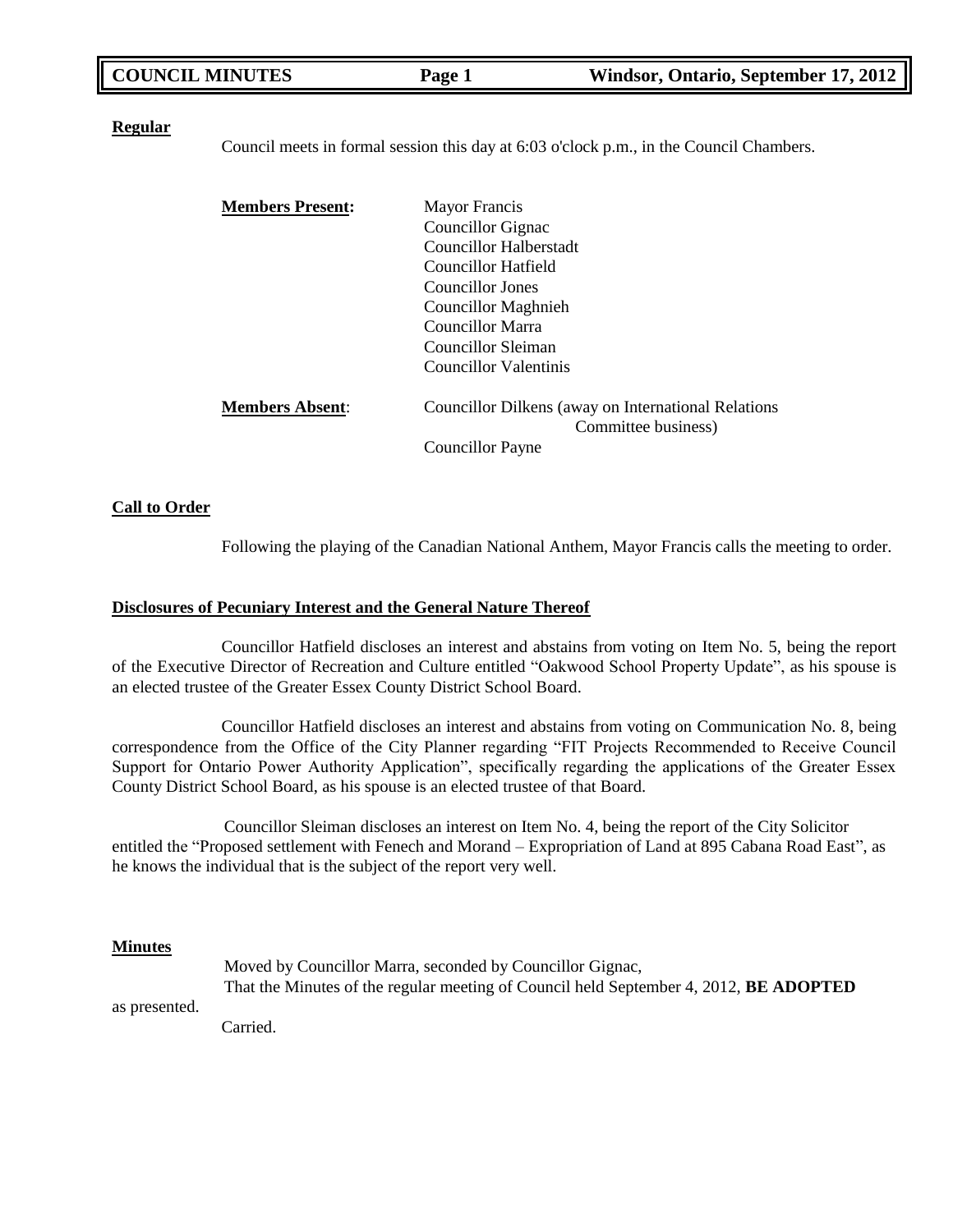### **Notice of Proclamations**

Legion Week – September 17-22, 2012 City of Windsor Employee Learn @ Work Week – September 17-22, 2012 Raise-A-Reader Day – September 20, 2012 Windsor Symphony Orchestra Week – September 24-30, 2012 Culture Days – September 28-30, 2012

## **Committee of the Whole**

Moved by Councillor Sleiman, seconded by Councillor Valentinis,

That Council do now rise and move into Committee of the Whole with the Mayor presiding for the purpose of dealing with:

- (a) communication items;
- (b) consent agenda;
- (c) hearing requests for deferrals or referrals of any items of business;
- (d) hearing presentations and delegations;
- (e) consideration of business items;
- (f) consideration of Committee reports:
	- (i) **Report of Special In-Camera Meeting or other Committee as may be held prior to Council** (if scheduled); and
	- (ii) **Report of the Striking Committee** of its meeting held September 17, 2012;
- (g) consideration of by-laws 131-2012 through 133-2012 (inclusive).

Carried.

### **Communications**

Moved by Councillor Hatfield, seconded by Councillor Gignac,

**M430–2012** That the following Communication Items 1 to 7 inclusive, as set forth in the Council Agenda **BE REFERRED** as noted; and that Communication No. 8 be dealt with as follows:

Moved by Councillor Marra, seconded by Councillor Gignac,

**M411–2012** That the following list of FIT Project sites **BE SUPPORTED** by City Council for the Ontario Power Authority Application, and that this support **BE GRANTED** using the attached prescribed form, and that the City Clerk **BE AUTHORIZED** to sign prescribed form satisfactory in form and content to the City Planner:

| <b>APPLICANT NAME</b> | ORGANIZATION NAME | <b>PROJECT ADDRESS</b> |
|-----------------------|-------------------|------------------------|
| Maurice Pomerleau     |                   |                        |
| (Signtario Inc.)      | Signtario Inc.    | 3240 Jefferson Blvd.   |

**Carried**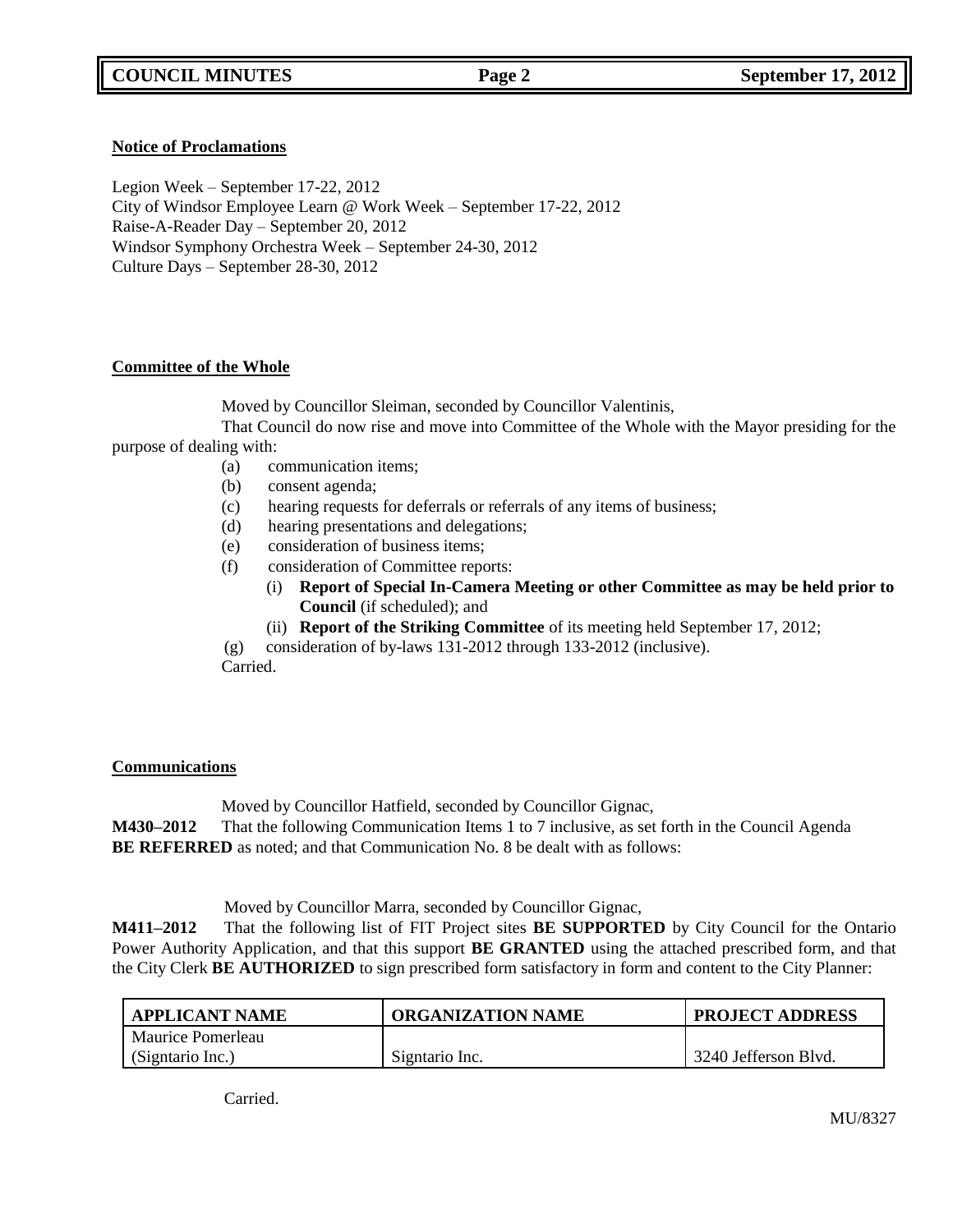| <b>COUNCIL MINUTES</b> | Page 3 | <b>September 17, 2012</b> |
|------------------------|--------|---------------------------|
|                        |        |                           |

Moved by Councillor Valentinis, seconded by Councillor Jones,

**M412–2012** That the following list of FIT Project sites **BE SUPPORTED** by City Council for the Ontario Power Authority Application, and that this support **BE GRANTED** using the attached prescribed form, and that the City Clerk **BE AUTHORIZED** to sign prescribed form satisfactory in form and content to the City Planner:

| <b>APPLICANT NAME</b>        | <b>ORGANIZATION NAME</b>                   | <b>PROJECT ADDRESS</b> |
|------------------------------|--------------------------------------------|------------------------|
| Bruce Ferguson/              | Greater Essex County District School Board | 2500 Labelle           |
| Guilliana HintchCliffe       |                                            | 3555 Forest Glade Dr   |
| (Greater Essex County        |                                            | 9485 Esplanade         |
| District School Board)       |                                            | 1601 Norfolk           |
| (Adelaide Solar Energy Inc.) |                                            | 1646 Alexis            |
|                              |                                            | <b>1901 EC Row</b>     |
|                              |                                            | 1100 Northwood         |
|                              |                                            | 8465 Jerome            |
|                              |                                            | 6265 Roseville Gardens |
|                              |                                            | 1355 Cabana W          |
|                              |                                            | 1800 Liberty           |
|                              |                                            | 1375 California        |
|                              |                                            | 1648 Francois          |
|                              |                                            | 811 Dougall            |
|                              |                                            | 9367 Esplanade         |
|                              |                                            | 1093 Assumption        |
|                              |                                            | 3312 Sandwich St.      |
|                              |                                            | 245 Tecumseh Rd E      |
|                              |                                            | 853 Chilver            |
|                              |                                            | 284 Cameron            |
|                              |                                            | 4195 Milloy            |
|                              |                                            | 5399 Raymond           |
|                              |                                            | 1376 Victoria          |
|                              |                                            | 1930 Rossini           |
|                              |                                            | 2855 Rivard            |

Carried.

Councillor Hatfield discloses an interest and abstains from voting on this matter.

MU/8327

Moved by Councillor Valentinis, seconded by Councillor Marra,

**M413–2012** That the following list of FIT Project sites **BE SUPPORTED** by City Council for the Ontario Power Authority Application, and that this support **BE GRANTED** using the attached prescribed form, and that the City Clerk **BE AUTHORIZED** to sign prescribed form satisfactory in form and content to the City Planner:

| <b>APPLICANT NAME</b>                | <b>ORGANIZATION NAME</b> | <b>PROJECT ADDRESS</b> |
|--------------------------------------|--------------------------|------------------------|
| Manish Nayar                         | <b>OYA Solar</b>         | 5415 Tecumseh Rd East  |
| (1394090 Ontario Limited)            |                          | 4635 Wyandotte E.      |
| $(2225788 \text{ Ontario Inc.})$     |                          | 2614 Tecumseh E.       |
| (Champion Products Corp. &           |                          | 2744 Edna              |
| Walkerville Commercial Centre Inc.)  |                          | 890 Walker             |
| (Grand Central Business Park Inc.)   |                          | 325 Devonshire         |
| (Corporation of the City of Windsor) |                          | 2800 Jefferson Blyd    |
| (1849708 ONTARIO INC.)               |                          | 2790 Jefferson Blvd    |
| (Chlumecky Holdings Inc.)            |                          | 3005 Deziel Dr         |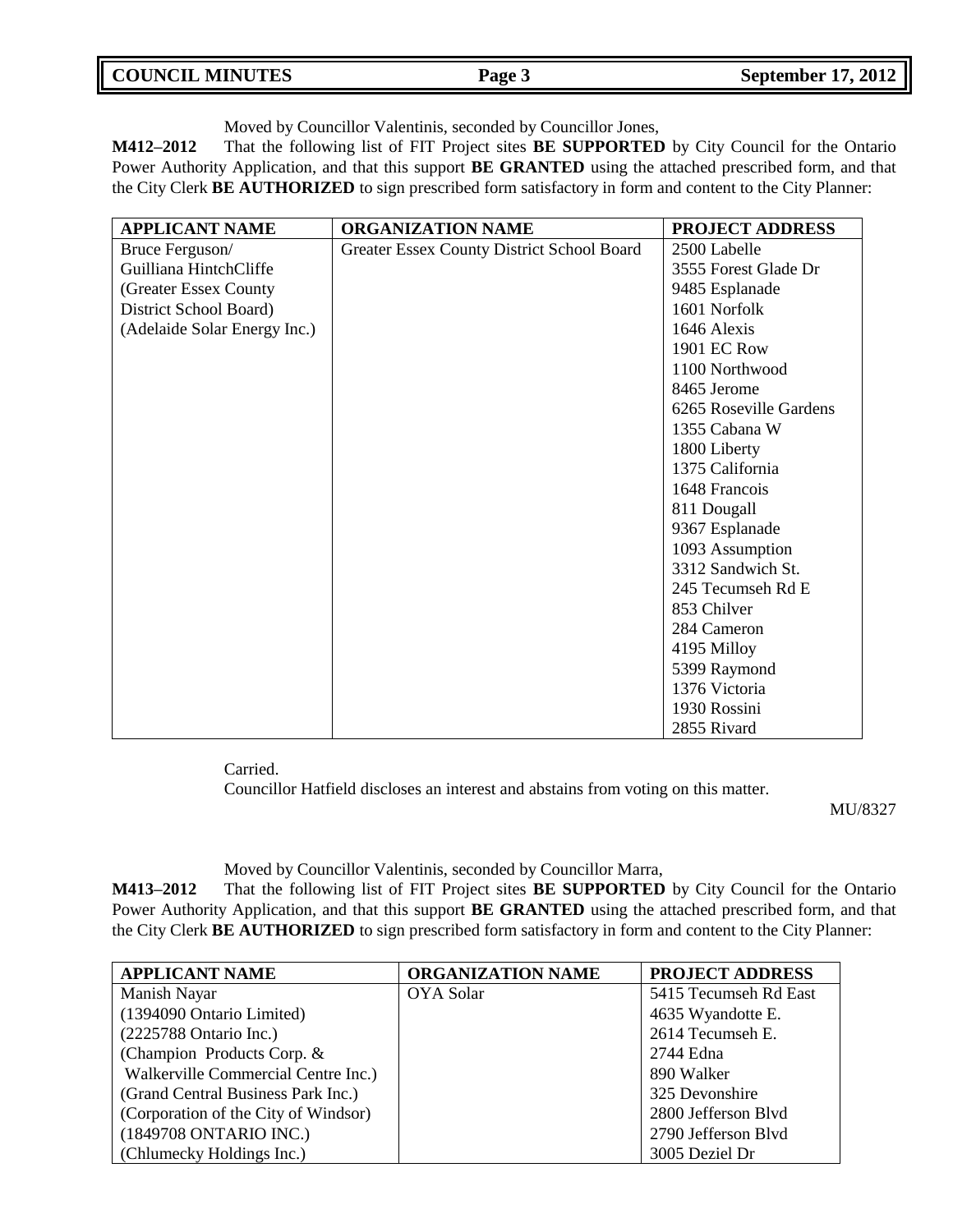| 2500 Central Ave        |
|-------------------------|
| 2249 South Cameron      |
| 2935 Pillette Road      |
| 2935 Pillette Road      |
| 2935 Pillette Road      |
| 2935 Pillette Road      |
| 2450 McDougall          |
| 2555 Pulford St.        |
| 8787 McHugh St.         |
| 401 Pitt St. W.         |
| 3205 Forest Glade Drive |
| 3700 N Service Rd East  |
| 4505 Rhodes Dr          |
| 620 Sprucewood Dr       |

Carried.

MU/8327

Moved by Councillor Valentinis, seconded by Councillor Marra,

**M414–2012** That the following list of FIT Project sites **BE SUPPORTED** by City Council for the Ontario Power Authority Application, and that this support **BE GRANTED** using the attached prescribed form, and that the City Clerk **BE AUTHORIZED** to sign prescribed form satisfactory in form and content to the City Planner:

| <b>APPLICANT NAME</b>    | <b>ORGANIZATION NAME</b> | <b>PROJECT ADDRESS</b> |
|--------------------------|--------------------------|------------------------|
| Marie Olds               | University of Windsor    | 750 Sunset Ave         |
| (Ameresco UW Solar Inc.) |                          | 2555 College Ave       |
|                          |                          | 455 California Ave     |
|                          |                          | 380 Huron Church Rd    |

Carried.

MU/8327

Moved by Councillor Valentinis, seconded by Councillor Marra,

**M415–2012** That the following list of FIT Project sites **BE SUPPORTED** by City Council for the Ontario Power Authority Application, and that this support **BE GRANTED** using the attached prescribed form, and that the City Clerk **BE AUTHORIZED** to sign prescribed form satisfactory in form and content to the City Planner:

| <b>APPLICANT NAME</b>        | <b>ORGANIZATION NAME</b> | <b>PROJECT ADDRESS</b> |
|------------------------------|--------------------------|------------------------|
| <b>Sharon Martin</b>         | Certified Solar          | 2679 Howard Ave        |
| (Radius Realty Incorporated) |                          |                        |

Carried.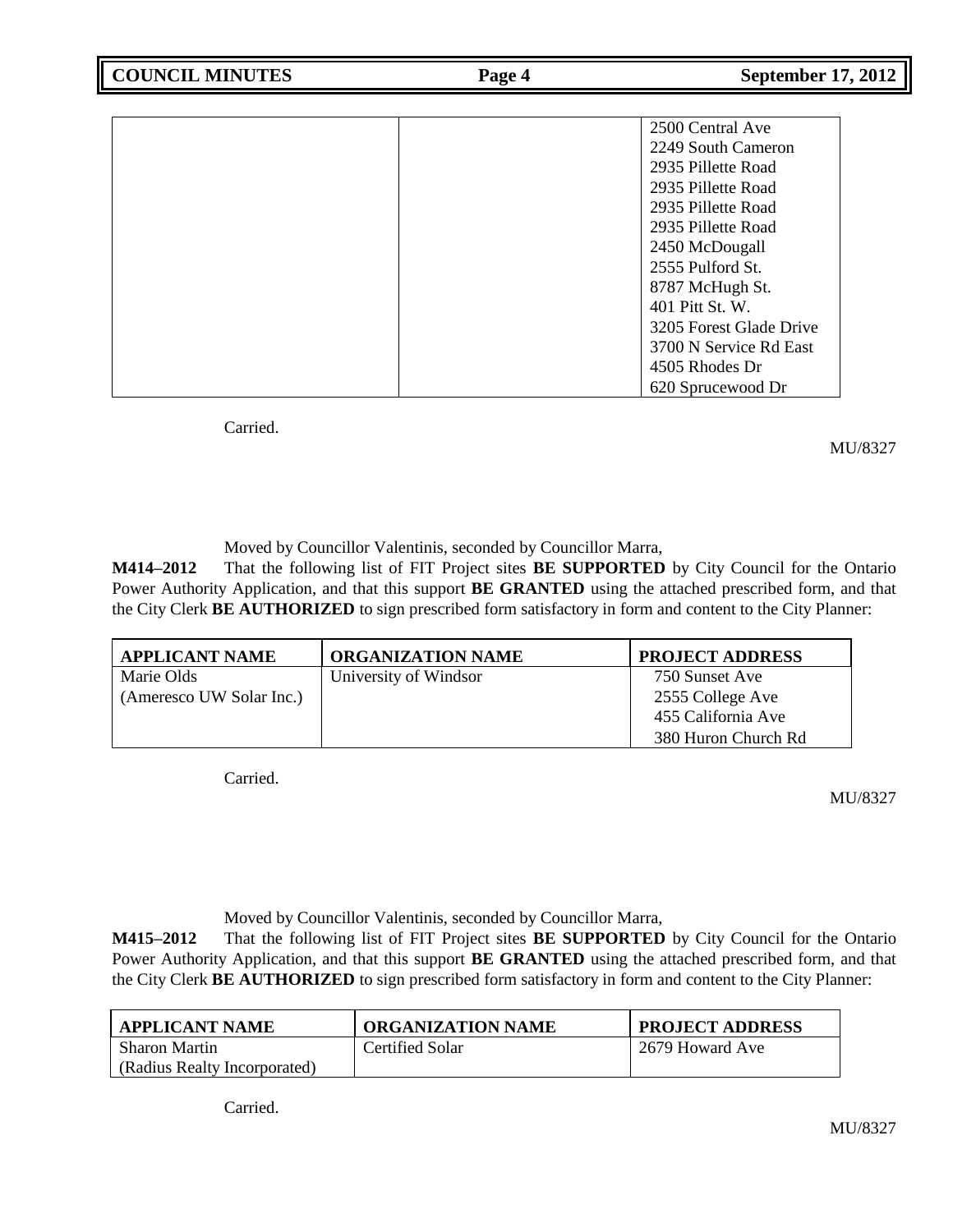| <b>COUNCIL MINUTES</b> | Page 5 | <b>September 17, 2012</b> |
|------------------------|--------|---------------------------|
|                        |        |                           |

Moved by Councillor Valentinis, seconded by Councillor Jones,

**M416–2012** That the following list of FIT Project sites **BE SUPPORTED** by City Council for the Ontario Power Authority Application, and that this support **BE GRANTED** using the attached prescribed form, and that the City Clerk **BE AUTHORIZED** to sign prescribed form satisfactory in form and content to the City Planner:

| <b>APPLICANT NAME</b>               | <b>ORGANIZATION NAME</b> | <b>PROJECT ADDRESS</b> |
|-------------------------------------|--------------------------|------------------------|
| John Millson                        | Great Lakes Energy Inc.  | 3015 Temple            |
| (Parkwood Non-Profit Housing)       |                          | 1950 College Ave       |
| Corporation (Windsor))              |                          | 3490 Ypres             |
| (Ser-rise Community Housing Inc.)   |                          |                        |
| (Labour Community Service Centre of |                          |                        |
| Windsor & Essex County Inc.)        |                          |                        |

Carried.

MU/8327

Moved by Councillor Valentinis, seconded by Councillor Sleiman,

**M417–2012** That the following list of FIT Project sites **BE SUPPORTED** by City Council for the Ontario Power Authority Application, and that this support **BE GRANTED** using the attached prescribed form, and that the City Clerk **BE AUTHORIZED** to sign prescribed form satisfactory in form and content to the City Planner:

| <b>APPLICANT NAME</b>      | <b>ORGANIZATION NAME</b>   | <b>PROJECT ADDRESS</b>  |
|----------------------------|----------------------------|-------------------------|
| Melissa Clark              | <b>Solar Power Network</b> | 1324 Windsor Ave        |
| (Solar Power Network Inc.) |                            | 635 Tecumseh Rd West    |
|                            |                            | 1565 Lauzon Rd          |
|                            |                            | 1841 Walker Rd          |
|                            |                            | 3085 Deziel Dr          |
|                            |                            | 2946 Walker Rd          |
|                            |                            | 9305 Twin Oaks Dr       |
|                            |                            | 4515 Rhodes Dr          |
|                            |                            | 4525 Rhodes Dr          |
|                            |                            | 1245 Lauzon Rd          |
|                            |                            | 9550 Tecumseh Rd East   |
|                            |                            | 3315 Devon Drive        |
|                            |                            | 3210 Jefferson Blyd     |
|                            |                            | 2862 Kew Drive          |
|                            |                            | 1425 Rankin Ave         |
|                            |                            | 2700 Deziel Dr          |
|                            |                            | 1420 Provincial Rd      |
|                            |                            | 6200 Tecumseh Rd E      |
|                            |                            | 3049 & 3085 Devon Dr    |
|                            |                            | 3800 Russell St         |
|                            |                            | 2025 Pool Ave           |
|                            |                            | 5400-5498 Lassaline Ave |
|                            |                            | 635 McEwan Ave          |
|                            |                            | 1689 University Ave     |
|                            |                            | 2475 McDougall St       |
|                            |                            | 1821 Provincial Rd      |
|                            |                            | 1350 Provincial Rd      |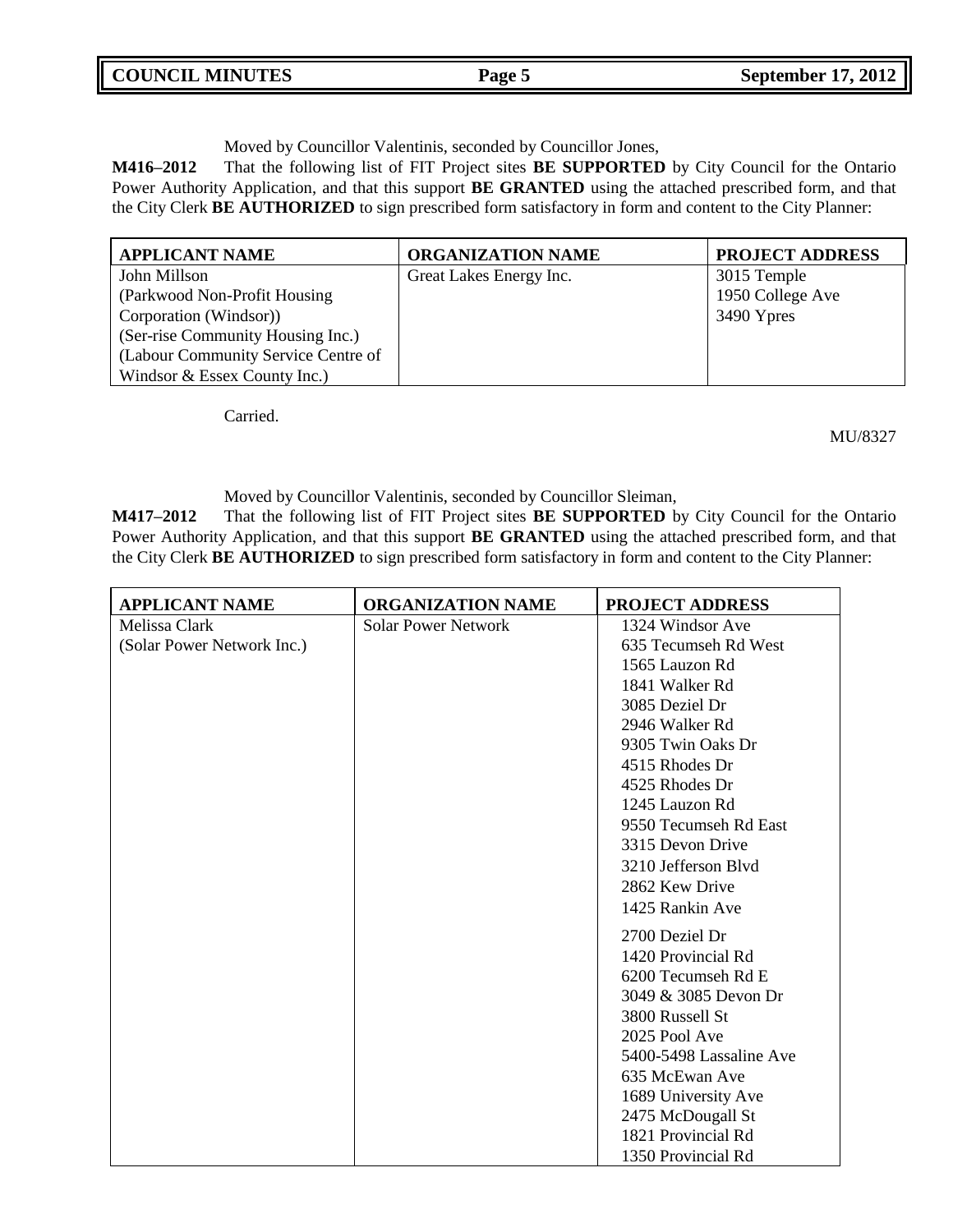|  | 975 Crawford Ave  |
|--|-------------------|
|  | 2751 Temple Dr    |
|  | 1591 Kildare Rd   |
|  | 2779 Howard Ave   |
|  | 400 Erie St       |
|  | 992 McDougall St  |
|  | 3181 Devon Dr     |
|  | 370 Erie St East  |
|  | 804 McDougall St  |
|  | 2785 Kew Dr       |
|  | 2627 Temple Drive |
|  | 2720 St Etienne   |
|  |                   |

Carried.

MU/8327

Moved by Councillor Valentinis, seconded by Councillor Marra,

**M418–2012** That the following list of FIT Project sites **BE SUPPORTED** by City Council for the Ontario Power Authority Application, and that this support **BE GRANTED** using the attached prescribed form, and that the City Clerk **BE AUTHORIZED** to sign prescribed form satisfactory in form and content to the City Planner:

| APPLICANT NAME                | <b>ORGANIZATION NAME</b>    | <b>PROJECT ADDRESS</b> |
|-------------------------------|-----------------------------|------------------------|
| Mohammed Nazzali              | Windsor Islamic Association | 1480 Janette           |
| (Windsor Islamic Association) |                             |                        |

Carried.

MU/8327

| <b>Item</b>    | <b>From</b>             | <b>Description</b>                                                      |
|----------------|-------------------------|-------------------------------------------------------------------------|
|                |                         | Issues Briefing Note and Resolution of the LUMCO/MARCO meeting          |
|                |                         | held August 19, 2012.                                                   |
| 1              | Regional & Single Tier  | Chief Financial Officer & City Treasurer                                |
|                | Ontario CAO's           | <b>Fire Chief</b>                                                       |
|                |                         | <b>Note &amp;File</b>                                                   |
|                |                         | GP2012                                                                  |
|                |                         | The Corporation of the City of Windsor won the Platinum Healthy         |
|                | Go For Health Windsor-  | Workplace Award.                                                        |
| $\overline{2}$ | Essex                   | <b>Executive Director of Human Resources</b>                            |
|                |                         | Note & File                                                             |
|                |                         | <b>APR2012</b>                                                          |
|                | Rebecca Amoah,          | Request to sponsor the purchase of stamps or donate stamps for a letter |
| 3              | Student/SAC Prime       | writing campaign to the Ghanaian central government.                    |
|                | Minister, Riverside     | <b>COUNCIL DIRECTION REQUESTED</b>                                      |
|                | <b>Secondary School</b> | <b>APR2012</b>                                                          |
|                |                         | Consent Authority Agenda Record Hearing to be held on Wednesday,        |
| 4              | Secretary/Treasurer     | September 19, 2012, Room 409-400 City Hall Square East, Windsor         |
|                | Committee of Adjustment | Note & File                                                             |
|                |                         | <b>ZC2012</b>                                                           |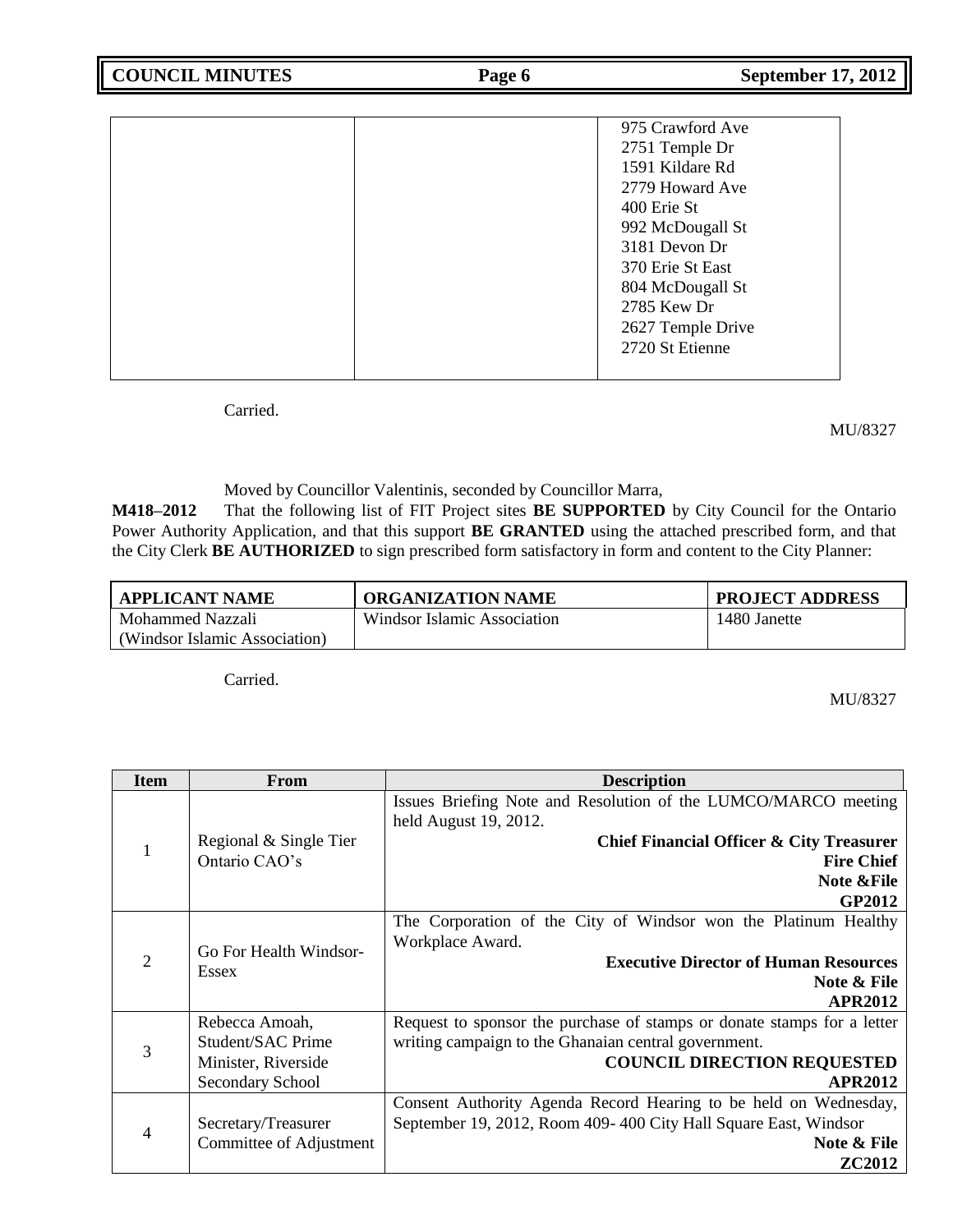**COUNCIL MINUTES Page 7 September 17, 2012**

| 5      | City Engineer       | Tender 01-12: Fairview Boulevard – Riverside Drive East to Wyandotte<br>Street East Sewer, Watermain, and Pavement Rehabilitation.<br>Note & File |
|--------|---------------------|---------------------------------------------------------------------------------------------------------------------------------------------------|
|        |                     | <b>SW/11526</b><br>Windsor Essex Parkway- Chappus Street east of Matchette Road – Land                                                            |
|        |                     | Use and Infrastructure.                                                                                                                           |
| 6      | City Engineer       | Note & File                                                                                                                                       |
|        |                     | ST/8821                                                                                                                                           |
|        |                     | Letters to various ministers resulting from the joint MARCO/LUMCO<br>meeting of August 19, 2012                                                   |
| $\tau$ | City of Mississauga | Chief Financial Officer & City Treasurer                                                                                                          |
|        |                     | <b>Fire Chief</b>                                                                                                                                 |
|        |                     | Note & File                                                                                                                                       |
|        |                     | <b>GP2012</b>                                                                                                                                     |
|        |                     | FIT Projects Recommended to Receive Council Support for Ontario                                                                                   |
|        |                     | <b>Power Authority Application</b>                                                                                                                |
| 8      | <b>City Planner</b> | <b>City Planner</b>                                                                                                                               |
|        |                     | <b>COUNCIL DIRECTION REQUESTED</b>                                                                                                                |
|        |                     | <b>MU/8327</b>                                                                                                                                    |

Carried.

## **Consent Agenda**

Moved by Councillor Halberstadt, seconded by Councillor Jones,

That the following Consent Agenda and the recommendations contained in the administrative reports **BE APPROVED** as amended:

Item 2 United Way Request for Community Banner Placement

Item 4 Proposed Settlement with Fenech and Morand – Expropriation of Land at 895 Cabana Road East

Item 5 Oakwood School Property Update

## **Consent Committee Reports**

| <b>Environment &amp; Transportation Standing Committee</b> |               |                                                                               |
|------------------------------------------------------------|---------------|-------------------------------------------------------------------------------|
| No.                                                        |               | <b>Description</b>                                                            |
|                                                            | Report No. 74 | <b>Essex Windsor Waste Diversion 2011</b>                                     |
| 2                                                          | Report No. 75 | Minutes of the Windsor Essex County Environment Committee of its meeting held |
|                                                            |               | June 7, 2012                                                                  |
| $\mathcal{R}$                                              | Report No. 76 | Minutes of the Windsor Essex County Environment Committee of its meeting held |
|                                                            |               | July 5, 2012                                                                  |
|                                                            | Report No. 77 | Draft Climate Change Adaptation Plan                                          |
| $\overline{5}$                                             | Report No. 78 | Cabana-Division Road Corridor Improvements, Stormwater Management Study       |
|                                                            |               | and Functional Design                                                         |

Carried.

Councillor Hatfield discloses an interest and abstains from voting on Item No 5. Councillor Sleiman discloses an interest and abstains from voting on Item No. 4.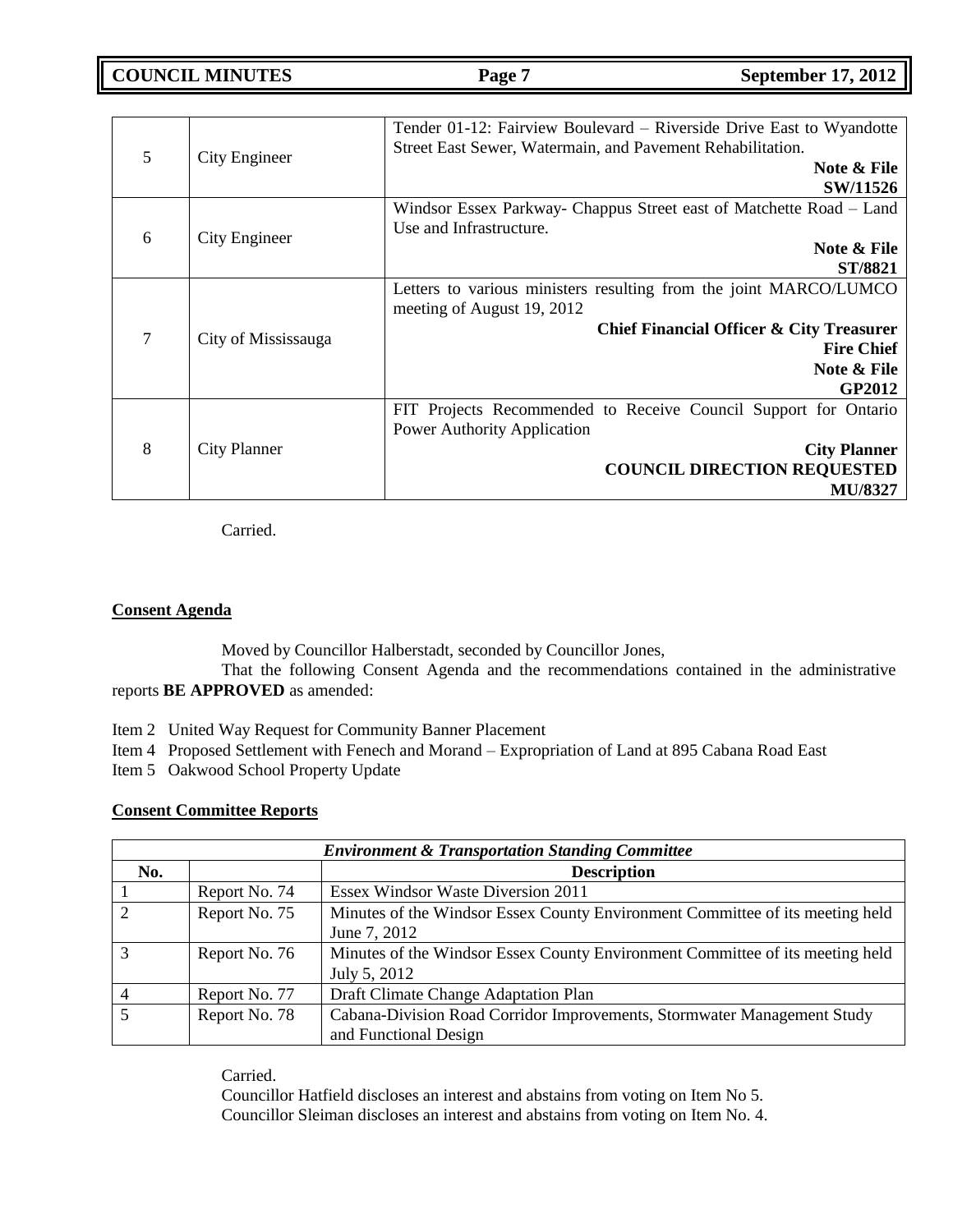## **COUNCIL MINUTES Page 8 September 17, 2012**

## **Deferrals and/or Referrals and Withdrawals**

## **Item 3 – 2013 Proposed Budget Process & Timeline**

Moved by Councillor Halberstadt, seconded by Councillor Jones,

That the report of the Chief Financial Officer & City Treasurer dated September 5, 2012 regarding the "2013 Proposed Budget Process & Timeline" **BE REFERRED** to the September 24, 2012 Strategic Planning Session of Council.

**AFB/11544** 3

The motion is put and is lost due to an equality of votes. Aye votes: Councillors Halberstadt, Maghnieh, Hatfield and Jones. Nay votes: Councillors Gignac, Sleiman, Marra and Valentinis.

(For final disposition of this matter, see Clause **CR220/2012** in Schedule "A" attached hereto.)

## **Presentations & Delegations:**

### **PRESENTATIONS:**

## **Penny Marrett, CEO & Secretary to Board of Directors; and Pat Goggins, Past Chair, Board of Directors - United Way of Windsor Essex County**

Penny Marrett, CEO & Secretary to Board of Directors; and Pat Goggins, Past Chair, Board of Directors – United Way of Windsor Essex County, appear before Council to provide an update on the upcoming 2012 United Way campaign, along with an overview of community investment priorities.

Moved by Councillor Jones, seconded by Councillor Hatfield,

**M419–2012** That the presentation by Penny Marrett, CEO & Secretary to Board of Directors; and Pat Goggins, Past Chair, Board of Directors - United Way of Windsor Essex County regarding the 2012 United Way campaign **BE RECEIVED** for information.

Carried.

### **DELEGATIONS**

## **Report No. 81 of the Planning Standing Committee (Planning Department's response to Council's Directive Regarding Lodging Houses CR152/2010)**

## **Mike Cardinal, resident of Ward 2**

Mike Cardinal, resident of Ward 2, appears before Council to suggest that Council overturn the recommendation for another report that would address land use issues related to lodging houses, and proposes that Administration be directed to put in a lodging house by-law that other cities have successfully implemented and to roll this out to all wards, and concludes by expressing frustration with the amount of time already spent on this issue, stating that there is a need to regulate the industry and to prevent unfair competition from continuing.

Mayor Francis leaves the meeting at 6:55 o'clock p.m. and Councillor Jones assumes the Chair.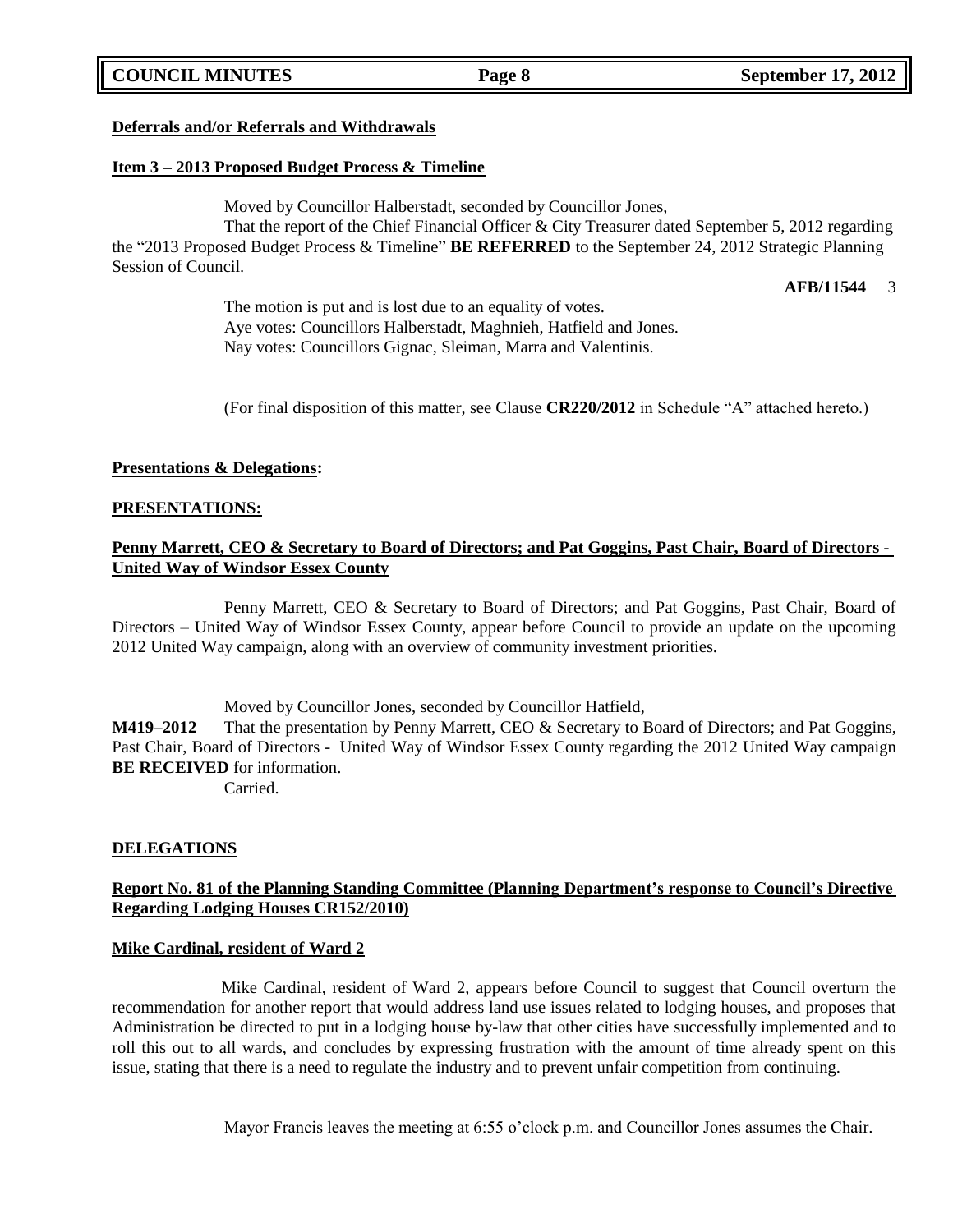## **COUNCIL MINUTES Page 9 September 17, 2012**

### **Terrence Kennedy, resident of Ward 2**

Terrence Kennedy, resident of Ward 2, appears before Council to speak in support of the administrative recommendation which directs the City Planner to prepare a report to the Planning Standing Committee addressing land use issues related to lodging houses, and concludes by stressing that there is a need for tighter controls and enforcement.

Mayor Francis returns to the meeting at 6:59 pm and Councillor Jones returns to his seat at the Council table.

### **Bob Nagy, representing Windsor West Homeowners Association**

Bob Nagy, representing Windsor West Homeowners Association**,** appears before Council to express reservations about the administrative recommendation that would direct the City Planner to prepare another report addressing land use issues related to lodging houses, suggesting that the whole process has already taken too much time, at the expense of ward 2 which has a greater demand for student housing than other areas of the city.

### **Alan Richardson, resident of Ward 2**

Alan Richardson, resident of Ward 2**,** appears before Council to express opposition to the administrative recommendation that would direct the City Planner to prepare another report addressing land use issues related to lodging houses, suggesting that everyone is fully aware of what the issues are and that a by-law should be drafted as soon as possible.

## **Gary Langill, resident of Ward 2**

Gary Langill, resident of Ward 2**,** appears before Council regarding the administrative recommendation that would direct the City Planner to prepare another report addressing land use issues related to lodging houses, suggesting a slightly different direction be taken that would deal with the problems afflicting ward 2 as opposed to the entire city, as there are issues unique to that ward.

## **Kevin Flood, property owner, Ward 2**

Kevin Flood, property owner, Ward 2**,** appears before Council to speak in support of the administrative recommendation that would direct the City Planner to prepare another report addressing land use issues related to lodging houses, as it is a sign of moving forward, but stresses that this would involve a cost, and concludes by suggesting that to expedite the matter, administration should sit down with a few key landlords.

Moved by Councillor Jones, seconded by Councillor Sleiman,

**M420–2012** That **Report No. 81 of the Planning Standing Committee** of its meeting held July 16, 2012 regarding "Planning Department's response to Council's Directive Regarding Lodging Houses (CR152/2010)" **BE ADOPTED** as presented.

**Carried**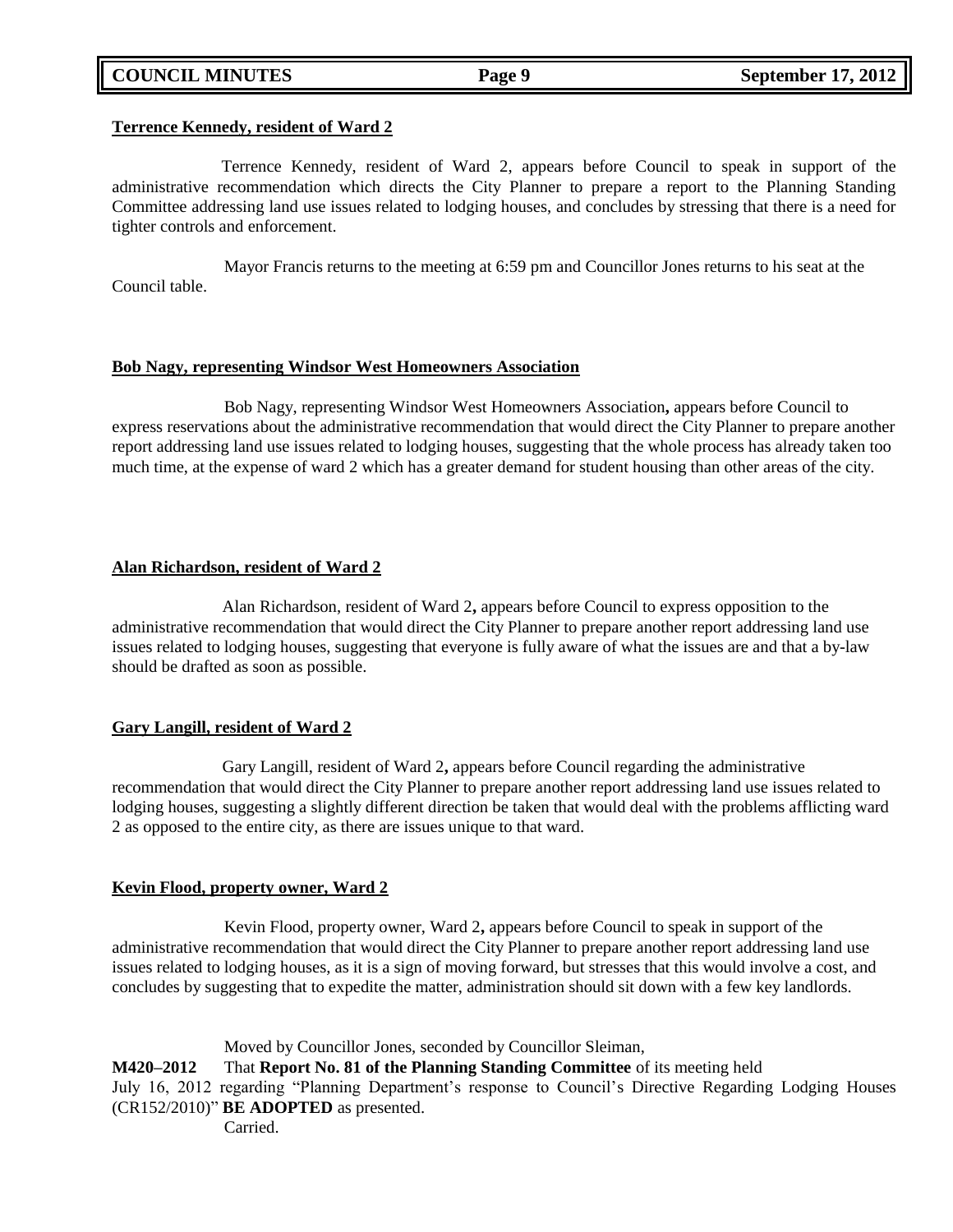| <b>COUNCIL MINUTES</b> |  |
|------------------------|--|
|------------------------|--|

## Moved by Councillor Jones, seconded by Councillor Hatfield,

**M421–2012** That administration **BE DIRECTED** to report back to Council on the appropriate Lodging House by-laws required that would allow for the creation of a special policy area(s), in order to be utilized as pilot projects for the lodging house by law's implementation, and that this report **BE PREPARED** preferably within 6 months. Carried.

### **Skunk Removal Program**

### **Michael Nelson, Ministry of Natural Resources**

Michael Nelson, Ministry of Natural Resources, appears before Council to provide comment regarding the "Skunk Removal Program", including an overview of the role of the Ministry of Natural Resources, wildlife residing in urban areas, living with wildlife, protection of property, the role of landlords, and concludes by stating that the ministry can continue to provide advice to the City to help deliver an effective education and outreach program, and that education and awareness are the preferred methods for long-term, cost-effective solutions to human-wildlife conflicts and residents will have the option to hire a nuisance trapper/animal control agent if necessary.

Mayor Francis leaves the meeting at 7:42 o'clock p.m. and Councillor Jones assumes the Chair.

Mayor Francis returns to the meeting at 7:45 o'clock p.m. and Councillor Jones returns to his seat at the Council table.

### **Melanie Coulter, Executive Director, Windsor-Essex County Humane Society**

Melanie Coulter, Executive Director, Windsor-Essex County Humane Society, appears before Council to speak in support of the administrative recommendation that would see the implementation of an education program and 3-month voucher for Herby Curby containers directed at reducing the skunk population, and concludes by suggesting Council consider the requirement for hard-sided containers.

### **Mike Mastromattei, resident**

Mike Mastromattei, resident, appears before Council to provide comments regarding the various options available for a "skunk removal program", and concludes by stating that if there is an educational component, it should be paid for by the Ministry.

### **John Gellner, 1655 Partington, Ward 10 resident**

John Gellner, 1655 Partington, Ward 10 resident, appears before Council to provide comments regarding the "skunk removal program", and highlights the option of herby curby containers as a viable solution.

Mayor Francis leaves the meeting at 7:58 o'clock p.m. and Councillor Jones assumes the chair.

Mayor Francis returns to the meeting at 8:00 o'clock p.m. and Councillor Jones returns to his seat at the Council table.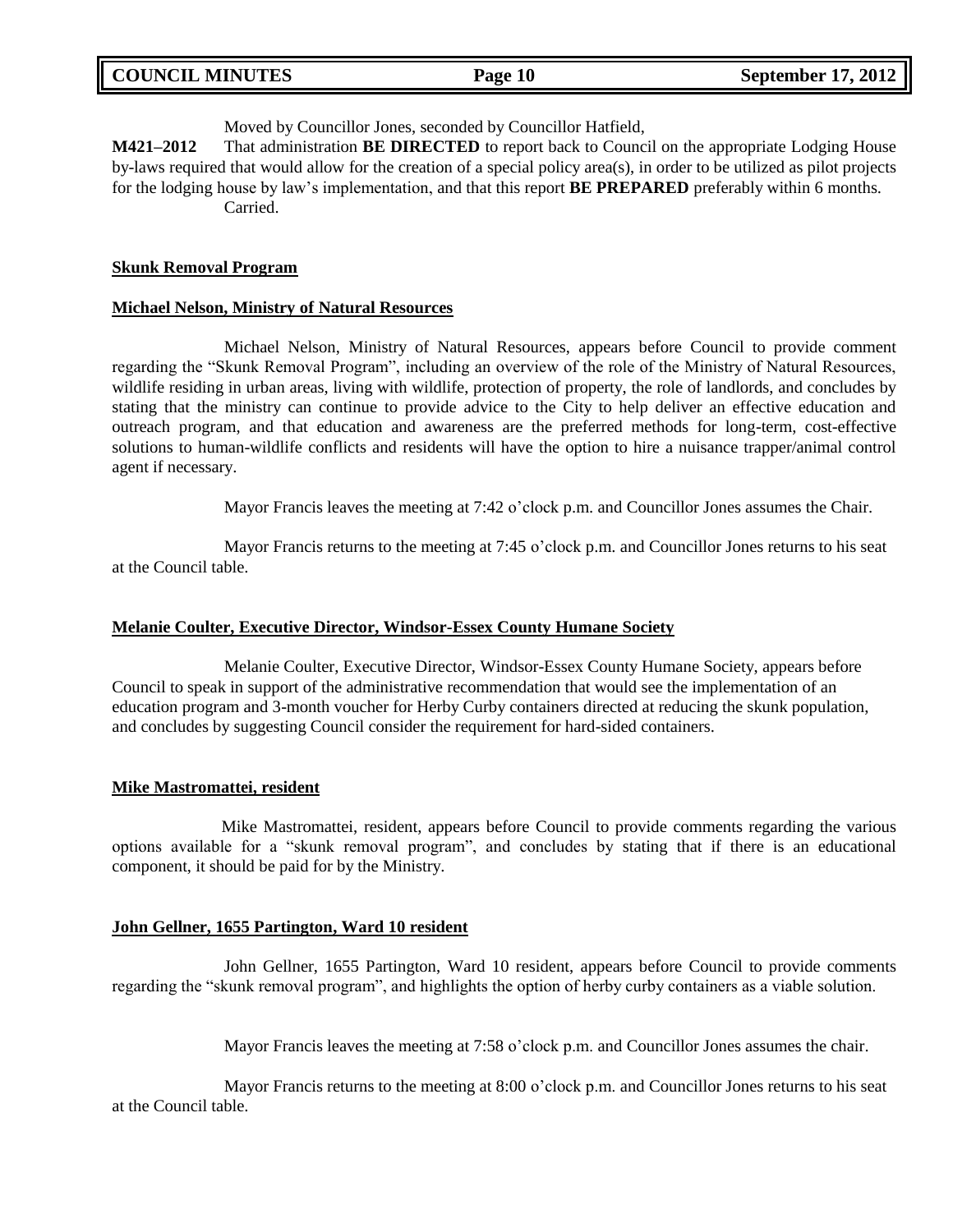## **COUNCIL MINUTES Page 11 September 17, 2012**

## Mayor Francis leaves the meeting at 8:18 o'clock p.m. and Councillor Jones assumes

the chair.

Mayor Francis returns to the meeting at 8:27 o'clock p.m. and Councillor Jones returns to his seat at the Council table.

Moved by Councillor Sleiman, seconded by Councillor Jones,

That Administration **BE DIRECTED** to implement an education program and offer a 3-month voucher for Herby Curby containers directed at reducing the skunk population through a one-time funding from the Budget Stabilization Reserve Fund.

> The motion is put and is <u>lost</u>. Aye votes: Councillors Jones, Halberstadt and Sleiman Nay votes: Councillors Valentinis, Gignac, Hatfield, Maghnieh and Marra.

### **MHS/9496** 1

(For final disposition of this matter, see Clause **CR218/2012** in Schedule "A" attached hereto.)

### **Regular Business Items (for final disposition of these matters see Schedule "A" attached)**

Item 3 2013 Proposed Budget Process & Timeline

### **Consideration of Committee Reports**

|                  | Moved by Councillor Marra, seconded by Councillor Gignac,                            |
|------------------|--------------------------------------------------------------------------------------|
| <b>M422-2012</b> | That the Report of the special In-camera meeting held September 17, 2012, BE ADOPTED |
| as presented.    |                                                                                      |
|                  | Carried.                                                                             |

ACO2012

|                                 | Moved by Councillor Marra, seconded by Councillor Gignac,                                |  |  |
|---------------------------------|------------------------------------------------------------------------------------------|--|--|
| <b>M423-2012</b>                | That the <b>Report of the Striking Committee</b> of its meeting held September 17, 2012, |  |  |
| <b>BE ADOPTED</b> as presented. |                                                                                          |  |  |
|                                 | Carried.                                                                                 |  |  |

ACO2012

### **By-laws**

Moved by Councillor Sleiman, seconded by Councillor Valentinis, That the following By-laws No. 131-2012 through 133-2012 (inclusive), be introduced and read a first and second time:

131-2012 "A BY-LAW TO FURTHER AMEND BY-LAW NUMBER 9023 BEING A BY-LAW TO REGULATE VEHICULAR PARKING WITHIN THE LIMITS OF THE CITY OF WINDSOR ON MUNICIPAL STREETS, MUNICIPAL PARKING LOTS AND PRIVATE PROPERTIES", authorized by M317-2012, approved on July 23, 2012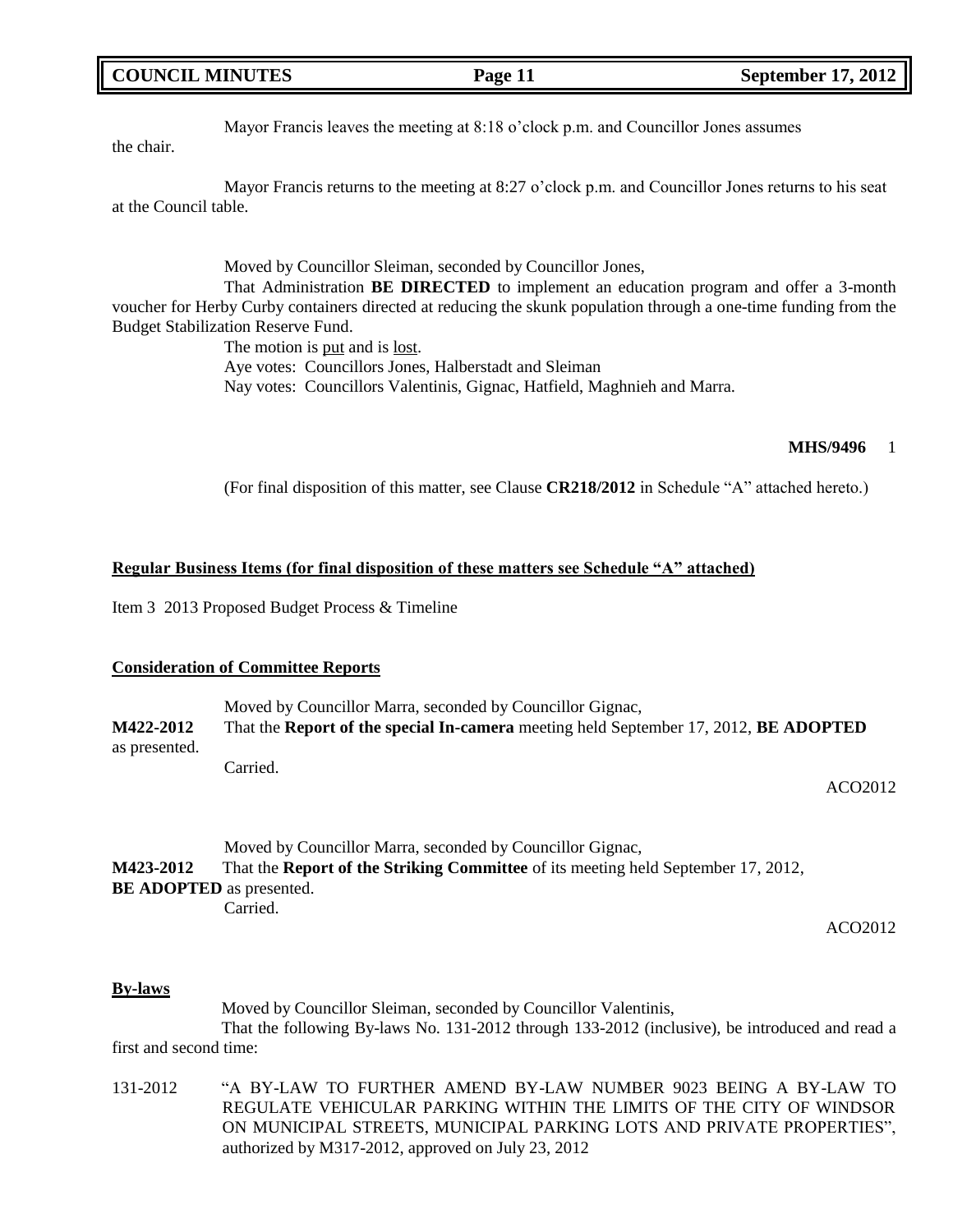**COUNCIL MINUTES Page 12 September 17, 2012**

- 132-2012 "A BY-LAW TO AMEND BY-LAW 11171 BEING A BY-LAW TO CLOSE, STOP UP AND CONVEY THE NORTH/SOUTH ALLEY BETWEEN ALEXIS ROAD AND CHANDLER, FROM REGINALD NORTHERLY, AND THE EAST/WEST ALLEY NEXT NORTH OF REGINALD FROM CHANDLER WESTERLY, R.P. 1083, CITY OF WINDSOR", authorized by M314-2012, approved on July 9, 2012
- 133-2012 "A BY-LAW TO CONFIRM THE PROCEEDINGS OF THE COUNCIL OF THE CORPORATION OF THE CITY OF WINDSOR AT ITS MEETING HELD ON THE SEVENTEENTH DAY OF SEPTEMBER, 2012"

Carried.

Moved by Councillor Hatfield, seconded by Councillor Gignac,

That the Committee of the Whole does now rise and report to Council respecting the business items considered by the Committee:

| $\bf{1})$ | <b>Communication Items (as amended)</b> |  |
|-----------|-----------------------------------------|--|
|           |                                         |  |

- **2) Consent Agenda (as amended)**
- **3) Items Deferred**
- **Items Referred**
- **4) Consideration of the Balance of Business Items (see Schedule "A")**
- **5) Committee Reports (as presented)**
- **6) By-laws given first and second readings (as presented)**

Carried.

### **Notices of Motion**

None presented.

## **Third Reading of By-laws**

Moved by Councillor Halberstadt, seconded by Councillor Hatfield,

That the following By-laws No. 131-2012 through 133-2012 (inclusive), having been read a first and second time be now read a third time and finally passed and that the Mayor and Clerk **BE AUTHORIZED** to sign and seal the same notwithstanding any contrary provision of the Council.

Carried.

## **Petitions**

None submitted.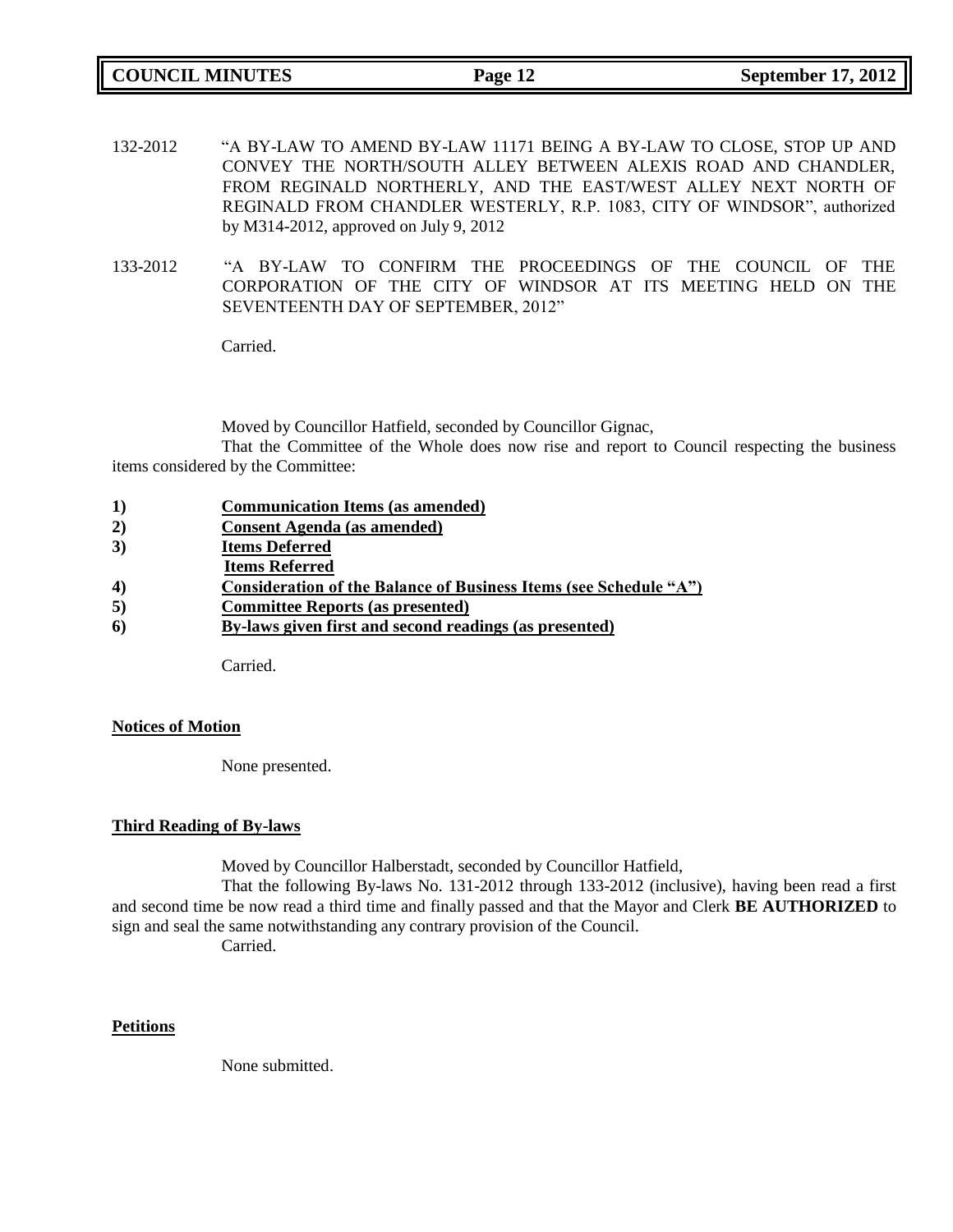## **COUNCIL MINUTES Page 13 September 17, 2012**

### **Council Questions**

Moved by Councillor Marra, seconded by Councillor Gignac,

**M424-2012** That the following Council Question by Councillor Halberstadt **BE APPROVED**, and that Administration **BE DIRECTED** to proceed with the necessary actions to respond to the Council Question in the form of a written report, consistent with Council's instructions, and in accordance with Section 17.1 of the Procedure By-law 98-2011:

### **CQ22-2012**

Asks Administration to prepare a report to Council to implement a secure hard-sided container policy or bylaw in Windsor, drawing on best practices in other communities, including Regina.

Carried.

AB2012

### **Adjournment**

Moved by Councillor Sleiman, seconded by Councillor Valentinis, That this Council meeting stand adjourned until the next regular meeting of Council or at the call

### of the Mayor.

Carried.

Accordingly, the meeting is adjourned at 9:03 o'clock p.m.

**MAYOR**

**CITY CLERK**

**THIS IS A DRAFT COPY**

## **DEPUTY CITY CLERK/SENIOR MANAGER OF COUNCIL SERVICES**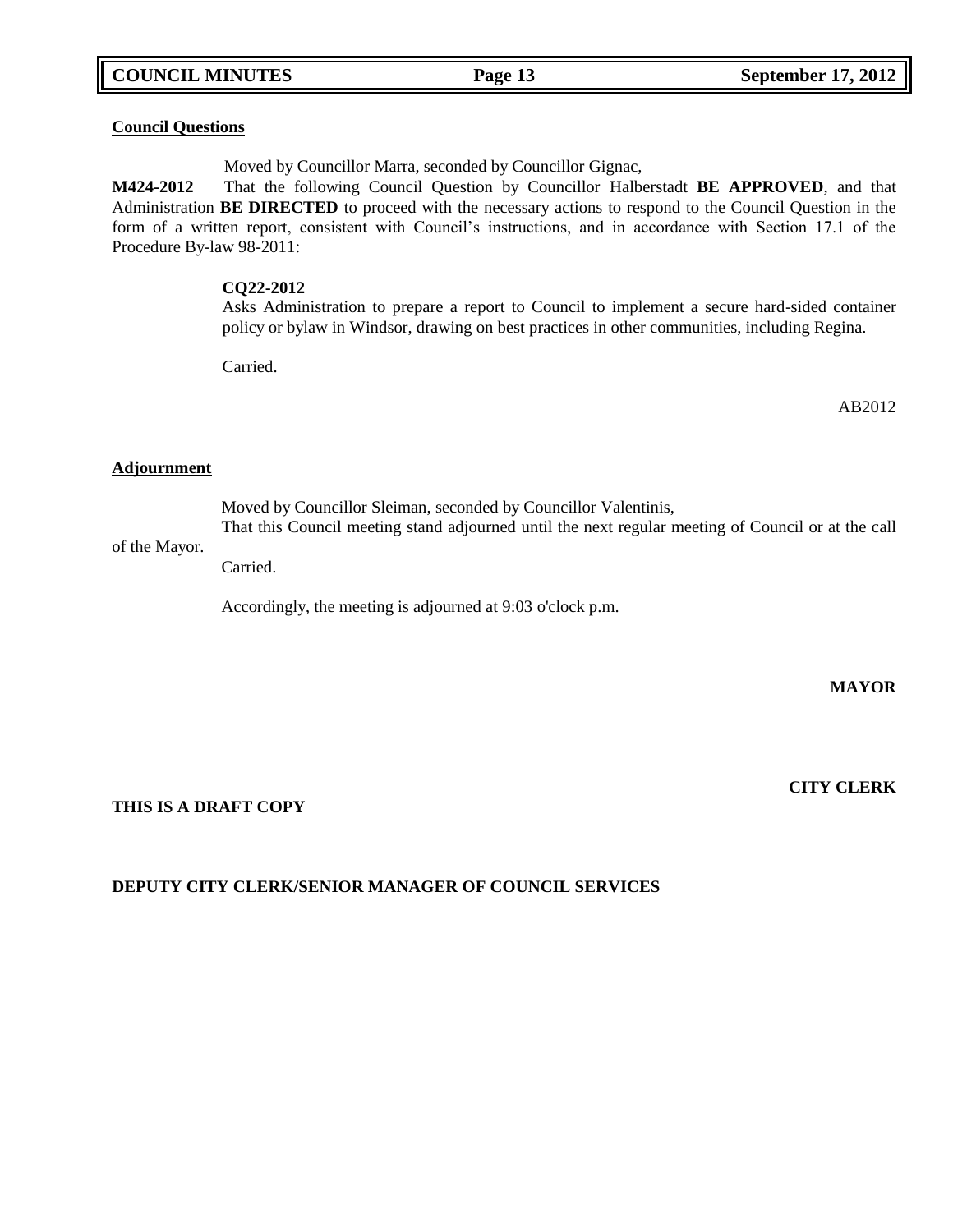## **COUNCIL MINUTES Page 14 September 17, 2012**

Valentinis Marra

### CR218/2012

That the issue of "skunk removal program", as outlined in the report of the City Engineer dated July 20, 2012 **BE REFERRED** to administration to allow for a further administrative report that would outline the terms and details for setting forth a Request for Proposals (RFP) to retain the services of a trapper for dealing with the skunk issue, perhaps in the form of a roster of trappers that the City might be able to use, or any other options that might be available, on an on-call basis and in place of a voucher program, and that the Ministry of Natural Resources **BE REQUESTED** to introduce a mailing education program to Windsor residents on how to deal with the skunk issue and that the Ministry website be linked to 311 and the City's website for information purposes.

Carried.

Report Number **16076 MHS/9496 1**

Halberstadt Jones

### CR219/2012

That City Council **WAIVE** the four week time period preceding a community event typically associated with the placement of temporary community event signs under By-law 250-2004, to allow the United Way to place temporary community event signs around the community for a time period not to exceed three months.

Carried.

Report Number 16119 SBS2012 C2

**Gignac** Marra

### CR220/2012

**THAT** the report of the Chief Financial Officer & City Treasurer dated September 5, 2012 regarding the 2013 Proposed Budget Process & Timeline **BE RECEIVED** for information and;

**THAT** the process identified herein regarding the development of the 2013 operating and capital budgets **BE APPROVED** and;

**THAT** the Chief Administrative Officer **BE DIRECTED** to provide all City Departments and City Funded Agencies, Boards, Committees & Commissions (*Windsor Police Services, Transit Windsor (including Handi-Transit), Windsor Public Library, Essex Region Conservation Authority, Windsor Essex Health Unit, Art Gallery of Windsor, Windsor Symphony, Arts Council, Artcite Inc., Centres for Seniors, Tourism Windsor-Essex, Windsor Essex County Development Corporation, Essex-Windsor Solid Waste Authourity*) with direction to prepare a 2013 budget within their 2012 funding levels and further, that they bring forward reduction options totalling 10% of their 2012 net budget to ensure sufficient options are identified to achieve Council's fiscal goals.

**THAT** the projected timelines included herein **BE APPROVED IN PRINCIPLE** subject to any future required adjustments as the process unfolds; and further,

That Administration **BE REQUESTED** to provide information on what could be deemed "non-essential or nonlegislatively mandated services", as well as potential "target operating budget enhancement options" for Council's consideration for the 2013 budget process.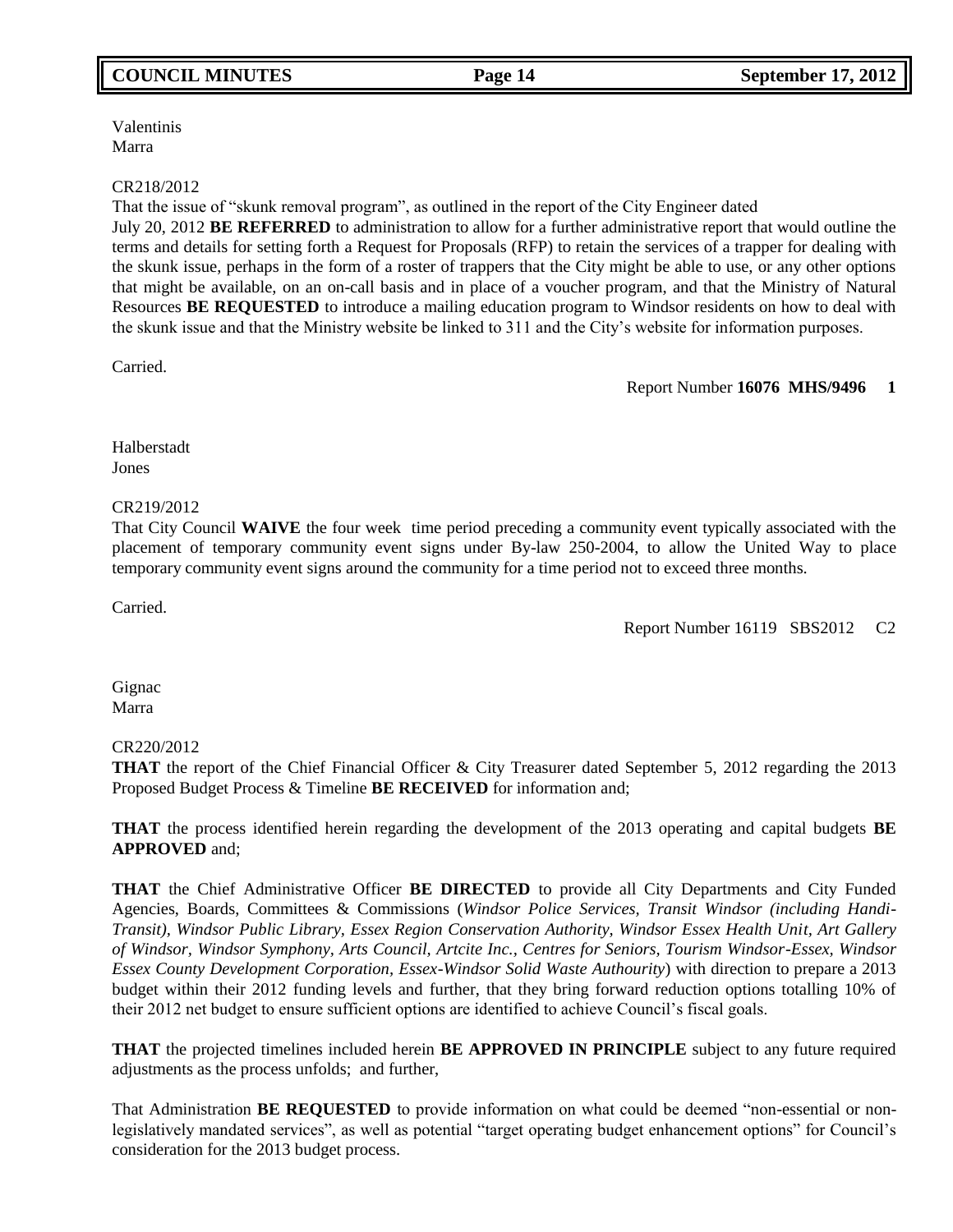## **COUNCIL MINUTES Page 15 September 17, 2012**

Carried.

Councillor Halberstadt voting nay.

Report Number **16093 AFB/11544 3**

Halberstadt Jones

## CR221/2012

That the recommendation in the Personal and Confidential Memo with the subject "Proposed Settlement With Fenech and Morand-Expropriation of Land at 895 Cabana Road East" dated August 15, 2012 **BE APPROVED.**

Carried.

Councillor Sleiman discloses an interest and abstains from voting on this matter.

Report Number **16120 SW/10746 C4**

Halberstadt Jones

## CR222/2012

That the report from the Executive Director of Recreation and Culture regarding an update on the Oakwood School property and the Oakwood Community Centre **BE RECEIVED** and further,

That Administration **BE DIRECTED** to **CONSULT** with the community regarding options for recreation services at the community centre prior to drafting a report with recommendations for the location and services.

Carried.

Councillor Hatfield discloses an interest and abstains from voting on this matter.

Report Number **16125 APM2012 C5**

## **STANDING COMMITTEE RESOLUTIONS**

Moved by Councillor Halberstadt, seconded by Councillor Jones,

**M425-2012** That **Report No. 74 of the Environment & Transportation Standing Committee** 

of its meeting held August 29, 2012 regarding "Essex Windsor Waste Diversion 2011" **BE ADOPTED** as presented. Carried.

SW2012

## Moved by Councillor Halberstadt, seconded by Councillor Jones,

## **M426-2012** That **Report No. 75 of the Environment & Transportation Standing Committee**

of its meeting held August 29, 2012 regarding "Minutes of the Windsor Essex County Environment Committee of its meeting held June 7, 2012" **BE ADOPTED** as presented.

Carried.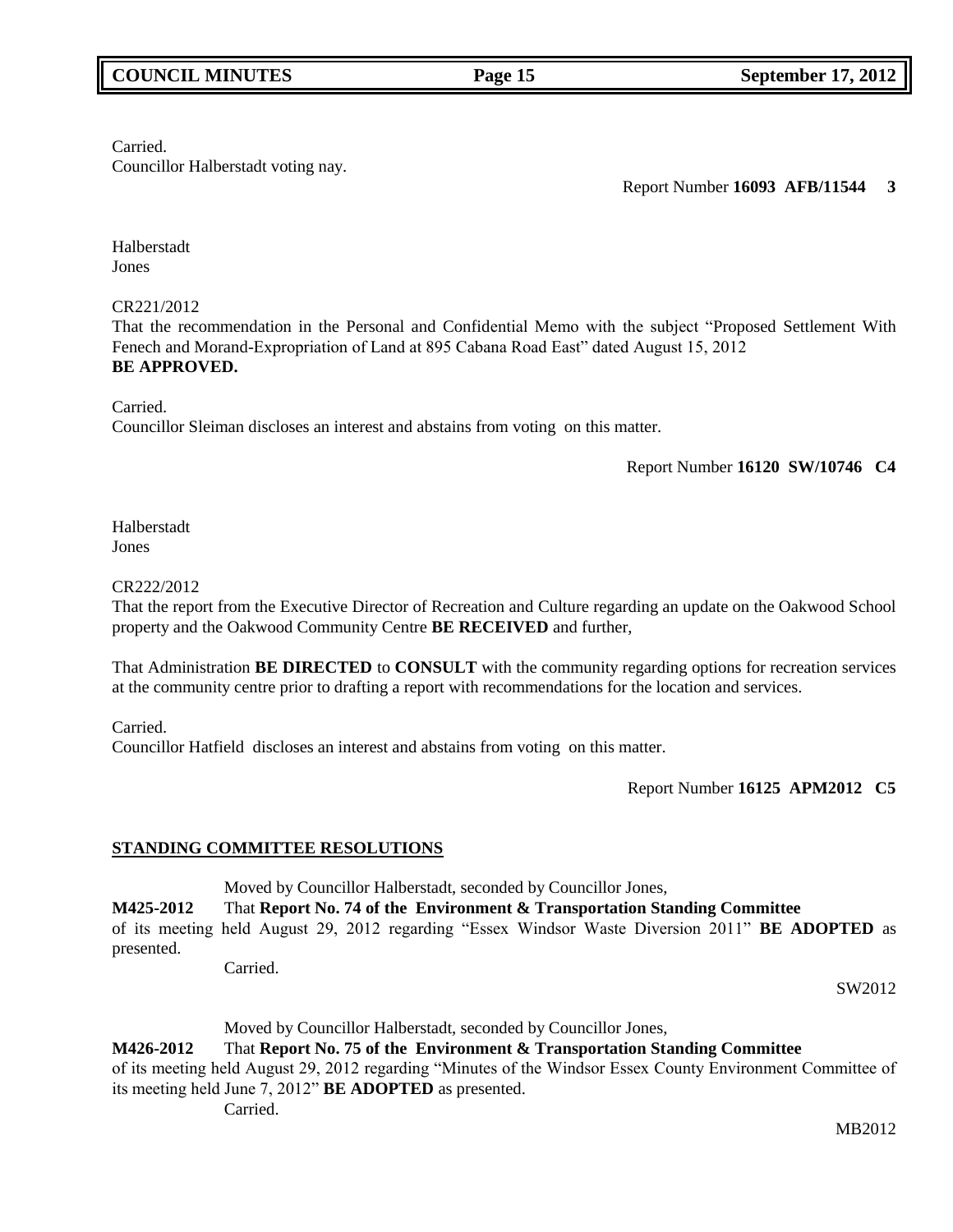| <b>COUNCIL MINUTES</b> | Page 16 | <b>September 17, 2012</b> |
|------------------------|---------|---------------------------|
|                        |         |                           |

Moved by Councillor Halberstadt, seconded by Councillor Jones, **M427-2012** That **Report No. 76 of the Environment & Transportation Standing Committee**  of its meeting held August 29, 2012 regarding "Minutes of the Windsor Essex County Environment Committee of its meeting held July 5, 2012" **BE ADOPTED** as presented. Carried. MB2012

## Moved by Councillor Halberstadt, seconded by Councillor Jones, **M428-2012** That **Report No. 77 of the Environment & Transportation Standing Committee**  of its meeting held August 29, 2012 regarding "Draft Climate Change Adaptation Plan" **BE ADOPTED** as presented.

Carried.

Report Number 16035 EI/10822

Moved by Councillor Halberstadt, seconded by Councillor Jones,

### **M429-2012** That **Report No. 78 of the Environment & Transportation Standing Committee**

of its meeting held August 29, 2012 regarding "Cabana-Division Road Corridor Improvements, Stormwater Management Study and Functional Design" **BE ADOPTED** as presented.

Carried.

Report Number 16089 SWW/5884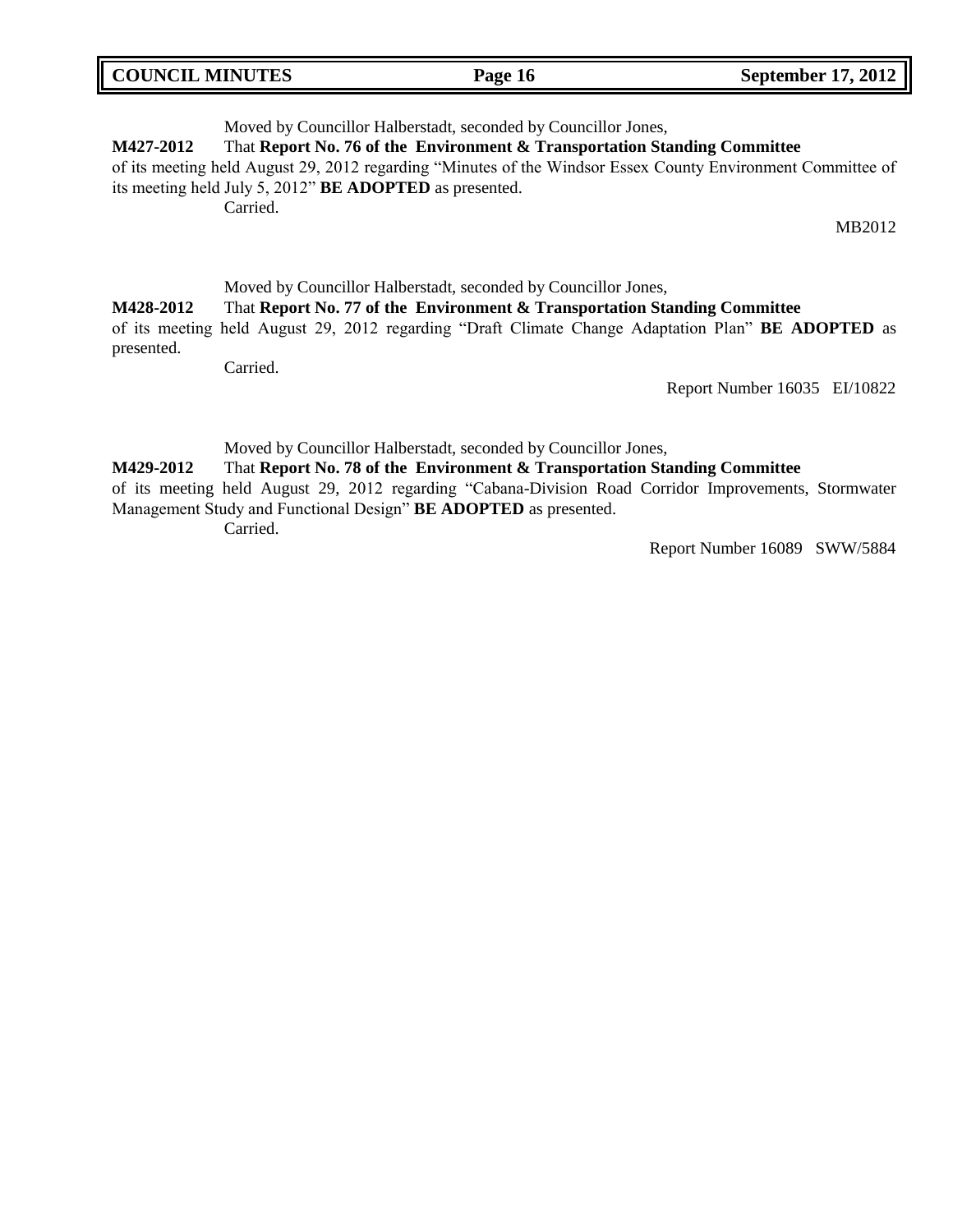**COUNCIL MINUTES COUNCIL September 17, 2012** 

**ADOPTED** by Council at its meeting held September 17, 2012 [**M422-2012**] VC/bm

# **SPECIAL MEETING OF COUNCIL – IN CAMERA September 17, 2012**

## **Meeting called to order at: 5:03 p.m.**

## **Members in Attendance:**

Mayor E. Francis Councillor R. Jones Councillor A. **Halberstadt** Councillor F. Valentinis Councillor B. Marra Councillor P. Hatfield Councillor J. Gignac Councillor E. Sleiman

## **Members Absent:**

Councillor D. Dilkens (on city business) Councillor H. Payne (vacation) Councillor A. Maghnieh

## **Also in attendance:**

- H. Reidel, Chief Administrative Officer
- G. Wilkki, City Solicitor and Corporate Leader Economic Development and Public Safety
- V. Critchley, City Clerk/Licence Commissioner and Corporate Leader Public Engagement and Human Resources
- O. Colucci, Chief Financial Officer/City Treasurer and Corporate Leader Finance and Technology
- N. Coleman, Mayor's Chief of Staff
- J. Guthrie, Deputy Treasurer- Taxation and Financial Projects (Item 1)

**Verbal Motion is presented by Councillor Jones, seconded by Councillor Sleiman, to move in Camera for discussion of the following item(s):**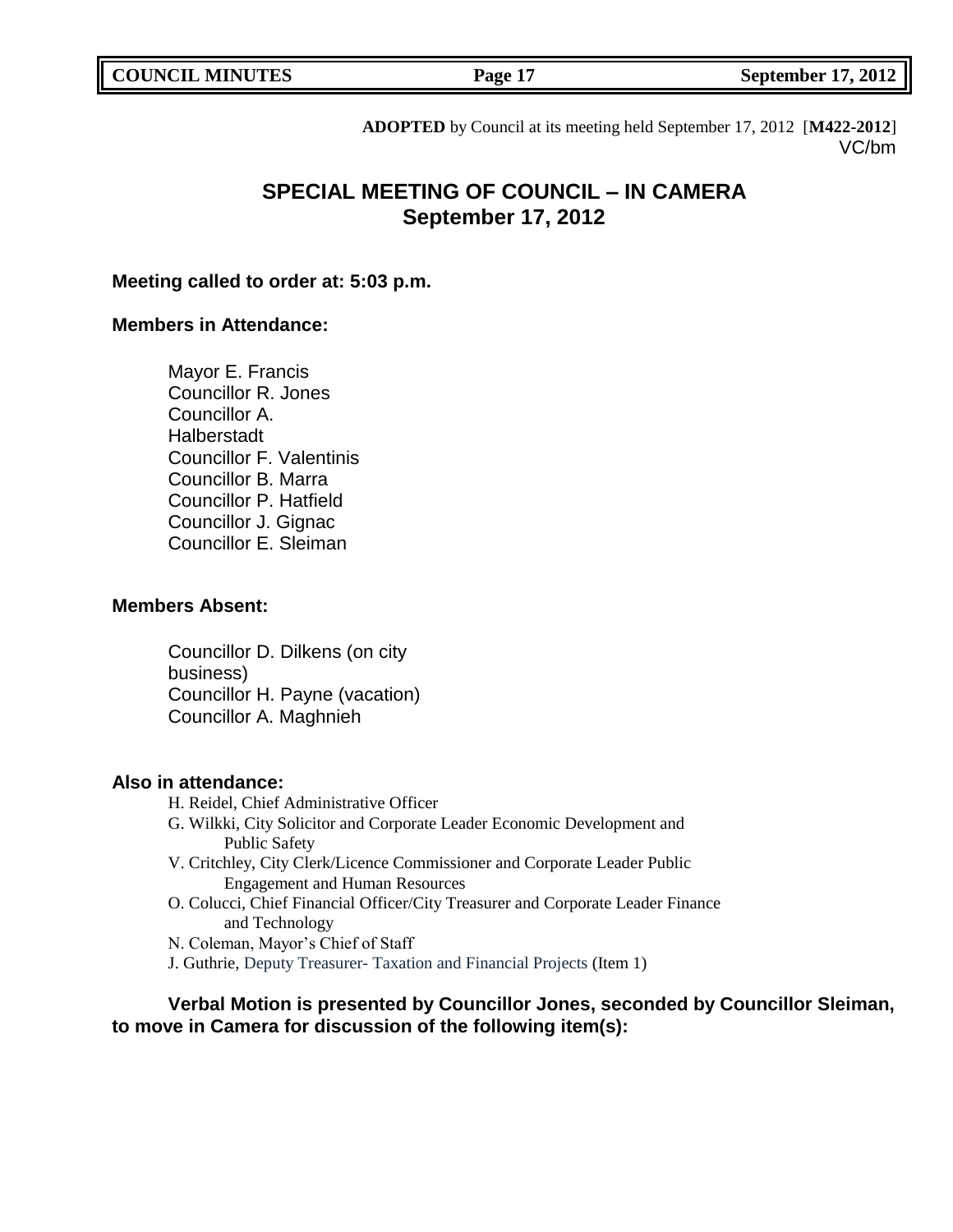| <u>Item</u><br><u>No.</u> | Subject                            | Section - Pursuant to<br>Municipal Act,<br>2001,<br>as amended |
|---------------------------|------------------------------------|----------------------------------------------------------------|
|                           | Property matter – sale of property | 239(2)(c)                                                      |

## **Motion Carried.**

## **Declarations of Pecuniary Interest:**

None disclosed.

## **Discussion on the items of business. (Item 1)**

**Verbal Motion is presented by Councillor Valentinis, seconded by Councillor Jones,**

**to move back into public session.**

**Motion Carried.**

# **Moved by Councillor Hatfield, seconded by Councillor Marra,**

## **THAT the Clerk BE DIRECTED to transmit the recommendation(s) contained in the report(s) discussed at the In-Camera Council Meeting held September 17, 2012 directly to Council for consideration at the next Regular Meeting.**

1. That the recommendation contained in the in-camera report from the Manager of Treasury and Cash Management, Deputy Treasurer, Taxation and Financial Projects, Chief Financial Officer/City Treasurer and Corporate Leader Finance and Technology and City Solicitor and Corporate Leader Economic Development and Public Safety respecting a property matter – sale of land **BE APPROVED**.

## **Motion Carried.**

**Moved by Councillor Jones, seconded by Councillor Gignac, That the special meeting of council held September 17, 2012 BE ADJOURNED. (Time: 5:12 p.m.) Motion Carried.**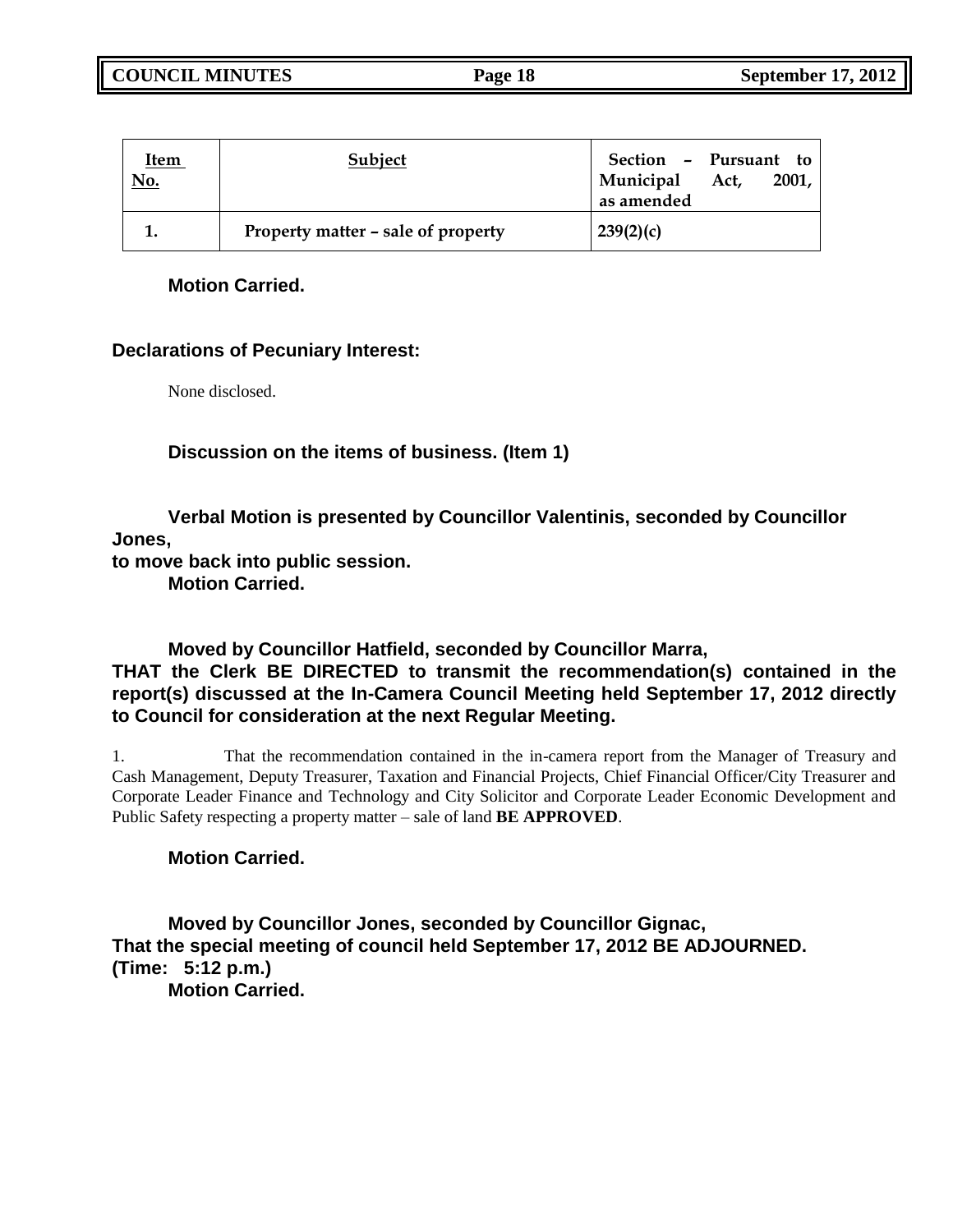**COUNCIL MINUTES COUNCIL MINUTES Page 19 September 17, 2012** 

**ADOPTED** by Council at its meeting held September 17, 2012 [**M423-2012**] **VC/bm Windsor, Ontario, September 17, 2012**

## **REPORT OF THE STRIKING COMMITTEE of its meeting held** September 17, 2012

| <b>PRESENT:</b> | Mayor E. Francis                         |
|-----------------|------------------------------------------|
|                 | Councillor J. Gignac                     |
|                 | Councillor R. Jones                      |
|                 | Councillor B. Marra                      |
|                 | Councillor F. Valentinis                 |
|                 | Councillor P. Hatfield                   |
|                 | Councillor E. Sleiman                    |
|                 | Councillor A. Halberstadt                |
| <b>ABSENT:</b>  | Councillor D. Dilkens (on city business) |
|                 | Councillor H. Payne (vacation)           |

### **Declarations of Pecuniary Interest:**

None declared.

Your Committee submits the following recommendations:

(1) That the following Councillors **BE APPOINTED** to the newly merged Standing Committees for the term ending November 30, 2014:

**Environment, Transportation and Public Safety Standing Committee**

Councillor H. Payne Councillor A. Halberstadt Councillor J. Gignac Councillor R. Jones Councillor F. Valentinis

## **Planning and Economic Development Standing Committee**

Councillor B. Marra Councillor P. Hatfield Councillor E. Sleiman Councillor H. Payne Councillor D. Dilkens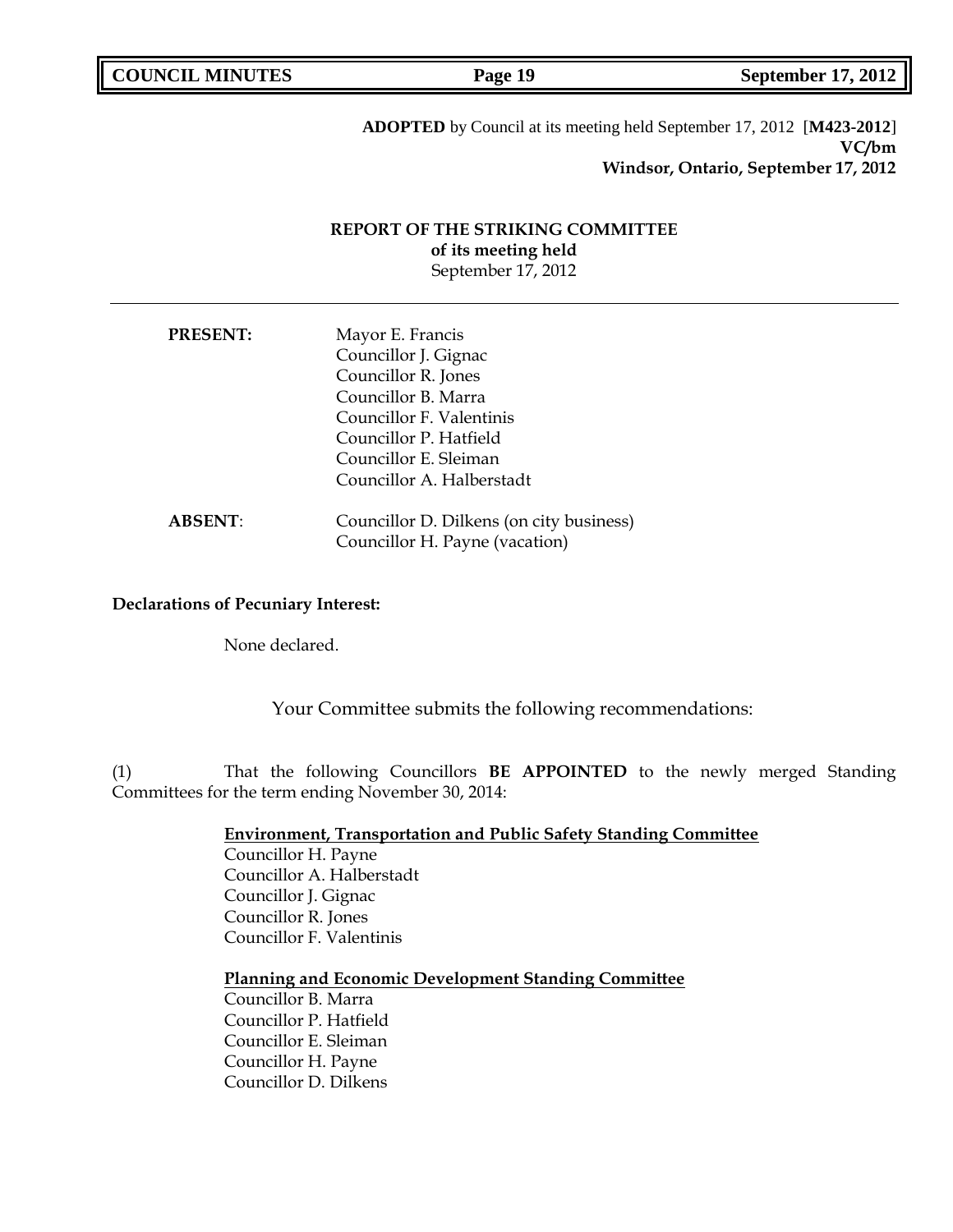**Social Development, Health and Culture Standing Committee** Councillor E. Sleiman Councillor P. Hatfield Councillor J. Gignac Councillor F. Valentinis Councillor A. Halberstadt

(2) That the resignations of Tina Lei and Cecilia Dai on the *Mayor's Youth Advisory Committee* **BE ACCPTED** and that Aditi Goswami **BE APPOINTED** to the Committee for the term ending November 30, 2014.

(3) That the verbal report from the Interview Panel regarding applicants for the *Audit Advisory Committee* **BE ACCEPTED** and that Administration **BE DIRECTED** to proceed on the verbal direction of the Striking Committee.

CHAIR

CITY CLERK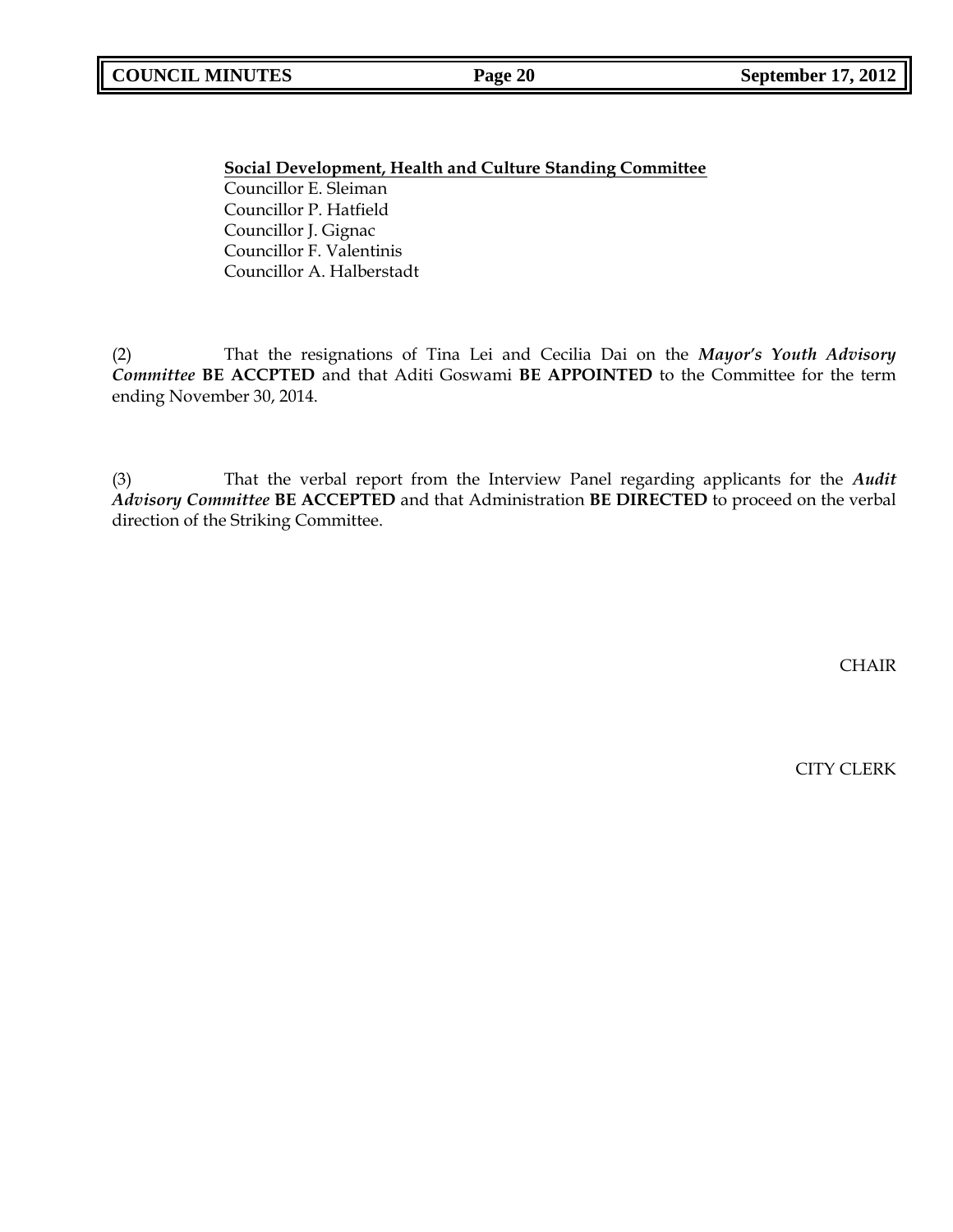**COUNCIL EXECUTE: COUNCIL EXECUTE: Page 21 September 17, 2012** 

**Adopted by Council at its meeting held September 17, 2012 [M420–2012] [see Also M421-2012]** /AA Windsor, Ontario September 17, 2012

# **REPORT NO. 81** of the **PLANNING STANDING COMMITTEE**

of its meeting held July 16, 2012

**Present: Councillor Joanne Gignac Councillor Alan Halberstadt Councillor Percy Hatfield Councillor Ed Sleiman, Vice Chair**

**Regrets: Councillor Bill Marra**

That the following recommendations of the Planning Standing Committee **BE APPROVED** as follows**:** 

Moved by Councillor Hatfield, seconded by Councillor Halberstadt

**THAT** the City Planner **BE DIRECTED** to prepare a report to the Planning Standing Committee addressing land use issues related to lodging houses, and to provide appropriate options for consideration. Carried.

*Clerk's Note:*The report authored by the City Planner dated June 28, 2012 entitled "Planning Department's response to Council's Directive Regarding Lodging Houses (CR152/2010)" is *attached* as background information.

## **Livelink # 16015, ZB/10559**

**\_\_\_\_\_\_\_\_\_\_\_\_\_\_\_\_\_\_\_\_\_\_\_\_\_\_\_\_\_\_\_\_\_\_**

\_\_\_\_\_\_\_\_\_\_\_\_\_\_\_\_\_\_\_\_\_\_\_\_\_\_\_\_\_\_\_\_\_\_

**VICE CHAIRPERSON**

DEPUTY CITY CLERK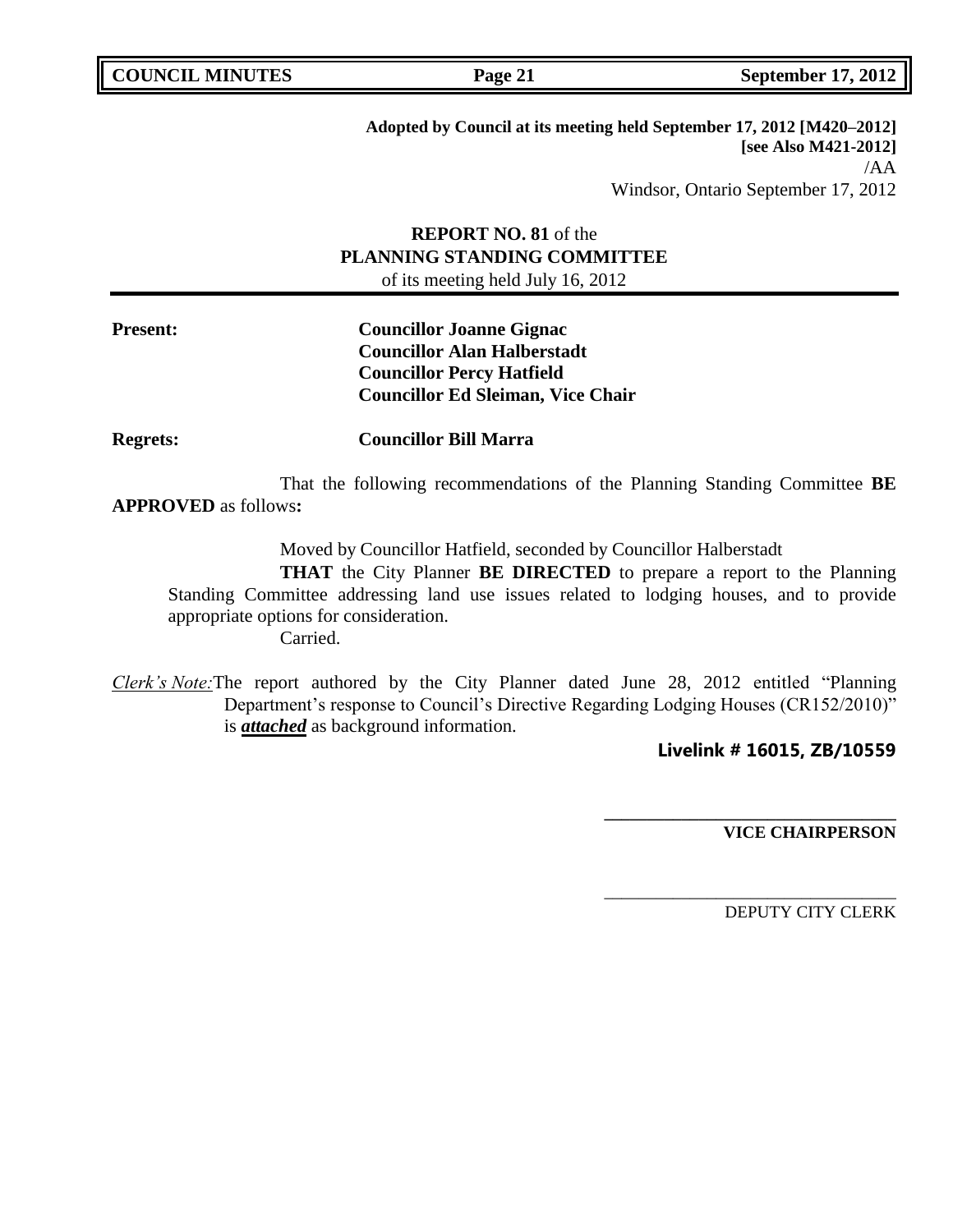## **Adopted by Council at its meeting held September 17, 2012 [M425-2012] /RB**

Windsor, Ontario September 17, 2012

# **REPORT NO. 74** of the **ENVIRONMENT & TRANSPORTATION STANDING COMMITTEE** of its meeting held August 29, 2012

## **Present: Councillor Hatfield, Chair Councillor Halberstadt Councillor Payne Councillor Sleiman Councillor Valentinis**

That the following recommendations of the Environment and Transportation Standing Committee **BE APPROVED:** 

Moved by Councillor Sleiman, seconded by Councillor Valentinis, **THAT** the 2011 Annual Report – Essex Windsor Waste Diversion 2011, Essex-Windsor Solid Waste Authority **BE RECEIVED** for information. Carried.

*Clerk's Note:* The Annual Report of the Essex-Windsor Solid Waste Authority entitled "Essex-Windsor Waste Diversion 2011" is *attached* as background information.

**CHAIRPERSON**

**\_\_\_\_\_\_\_\_\_\_\_\_\_\_\_\_\_\_\_\_\_\_\_\_\_\_\_\_\_\_\_\_\_\_**

\_\_\_\_\_\_\_\_\_\_\_\_\_\_\_\_\_\_\_\_\_\_\_\_\_\_\_\_\_\_\_\_\_\_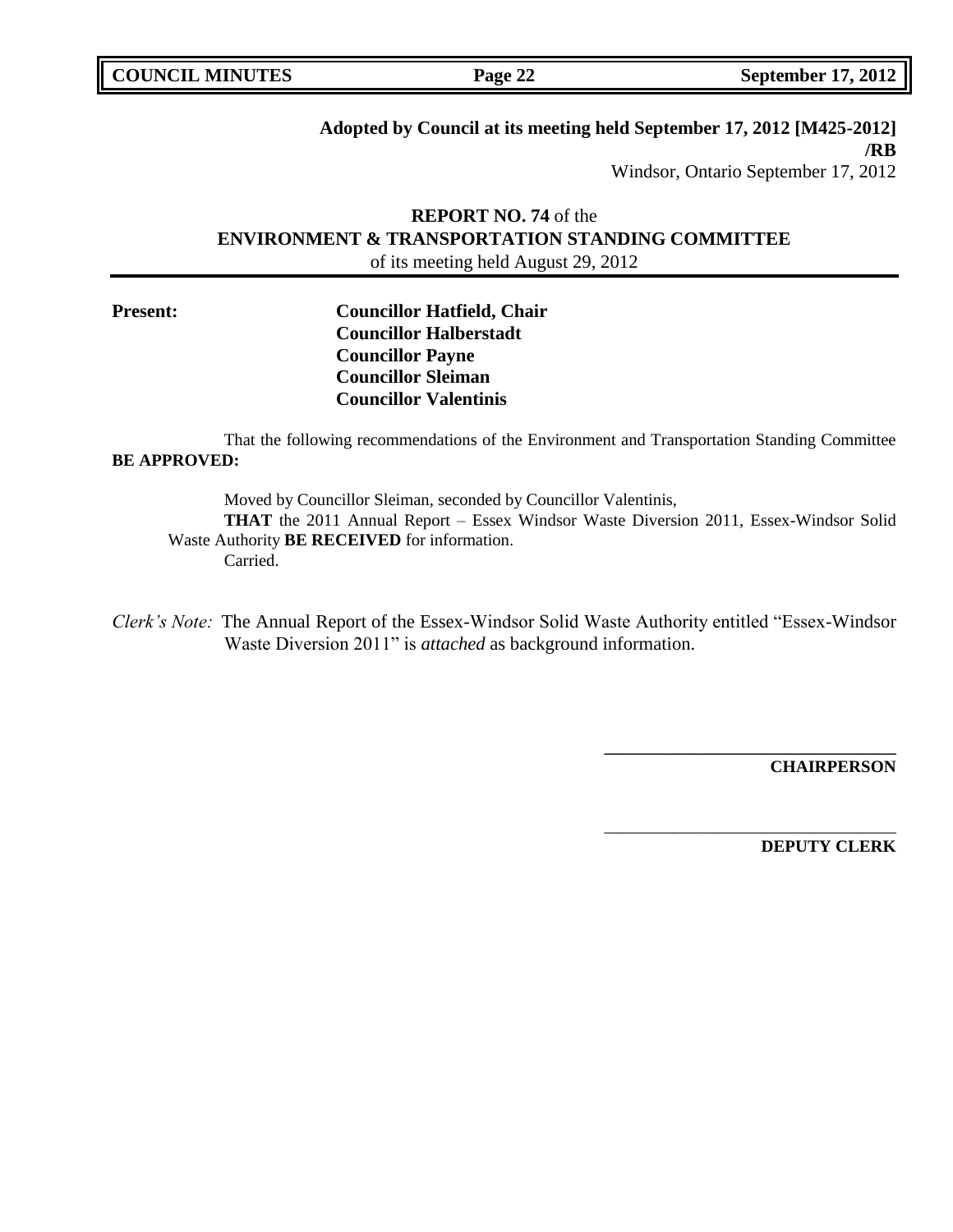## **Adopted by Council at its meeting held September 17, 2012 [M426-2012] /RB**

Windsor, Ontario September 17, 2012

# **REPORT NO. 75** of the **ENVIRONMENT & TRANSPORTATION STANDING COMMITTEE** of its meeting held August 29, 2012

## **Present: Councillor Hatfield, Chair Councillor Halberstadt Councillor Payne Councillor Sleiman Councillor Valentinis**

That the following recommendations of the Environment and Transportation Standing Committee **BE APPROVED:** 

> Moved by Councillor Sleiman, seconded by Councillor Valentinis, **THAT** the minutes of the Windsor-Essex County Environment Committee meeting held June 7,

## 2012 **BE RECEIVED** for information.

Carried.

*Clerk's Note:* The minutes of the June 7, 2012 meeting of the Windsor-Essex County Environment Committee are *attached* as background information.

**CHAIRPERSON**

**\_\_\_\_\_\_\_\_\_\_\_\_\_\_\_\_\_\_\_\_\_\_\_\_\_\_\_\_\_\_\_\_\_\_**

\_\_\_\_\_\_\_\_\_\_\_\_\_\_\_\_\_\_\_\_\_\_\_\_\_\_\_\_\_\_\_\_\_\_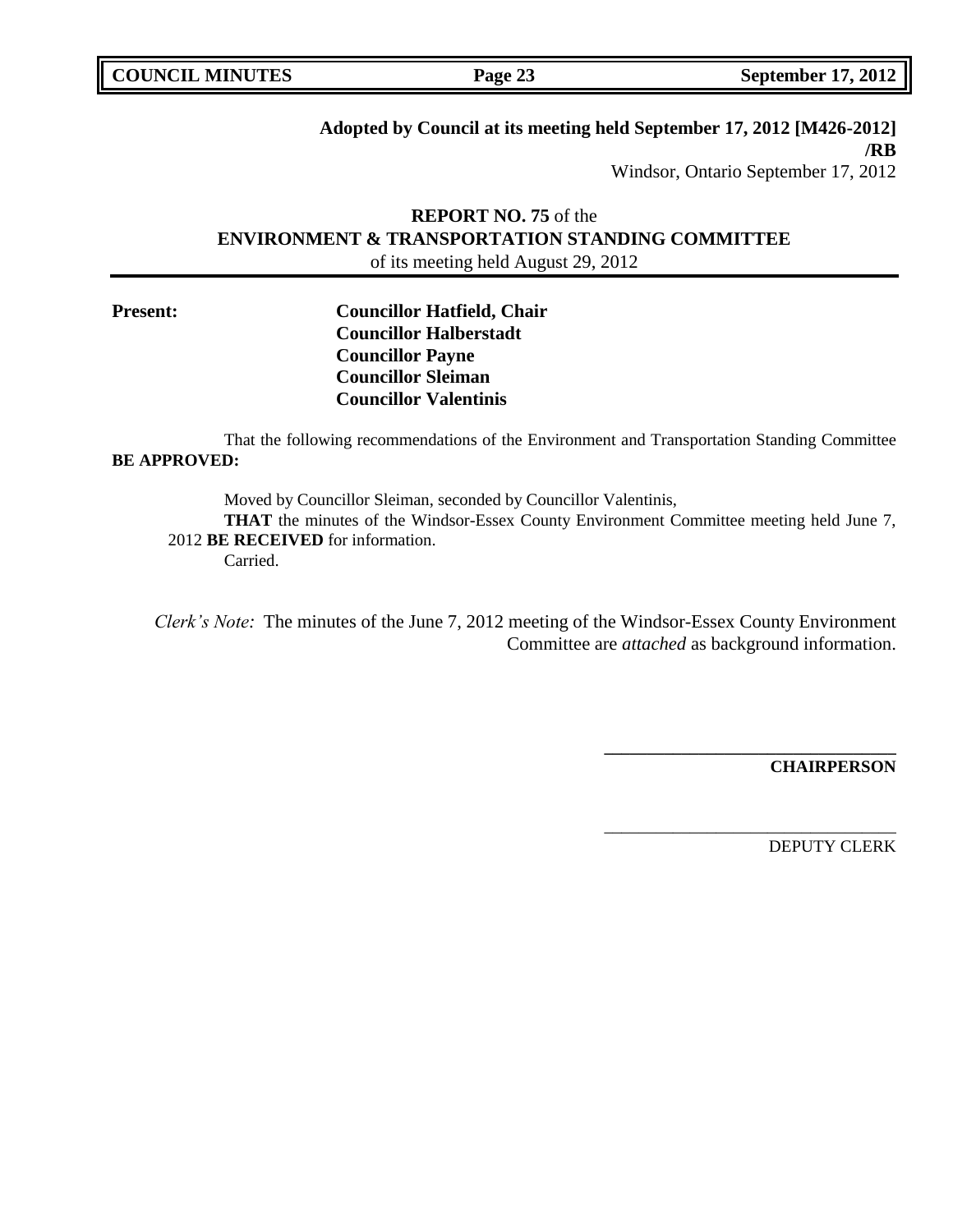# **Adopted by Council at its meeting held September 17, 2012 [M427-2012]**

/RB Windsor, Ontario September 17, 2012

# **REPORT NO. 76** of the **ENVIRONMENT & TRANSPORTATION STANDING COMMITTEE** of its meeting held August 29, 2012

## **Present: Councillor Hatfield, Chair Councillor Halberstadt Councillor Payne Councillor Sleiman Councillor Valentinis**

That the following recommendations of the Environment and Transportation Standing Committee **BE APPROVED:** 

Moved by Councillor Sleiman, seconded by Councillor Valentinis, **THAT** the minutes of the Windsor-Essex County Environment Committee meeting held July 5, 2012 **BE RECEIVED** for information.

Carried.

*Clerk's Note:* The minutes of the July 5, 2012 meeting of the Windsor-Essex County Environment Committee are *attached* as background information.

CHAIRPERSON

**\_\_\_\_\_\_\_\_\_\_\_\_\_\_\_\_\_\_\_\_\_\_\_\_\_\_\_\_\_\_\_\_\_\_**

\_\_\_\_\_\_\_\_\_\_\_\_\_\_\_\_\_\_\_\_\_\_\_\_\_\_\_\_\_\_\_\_\_\_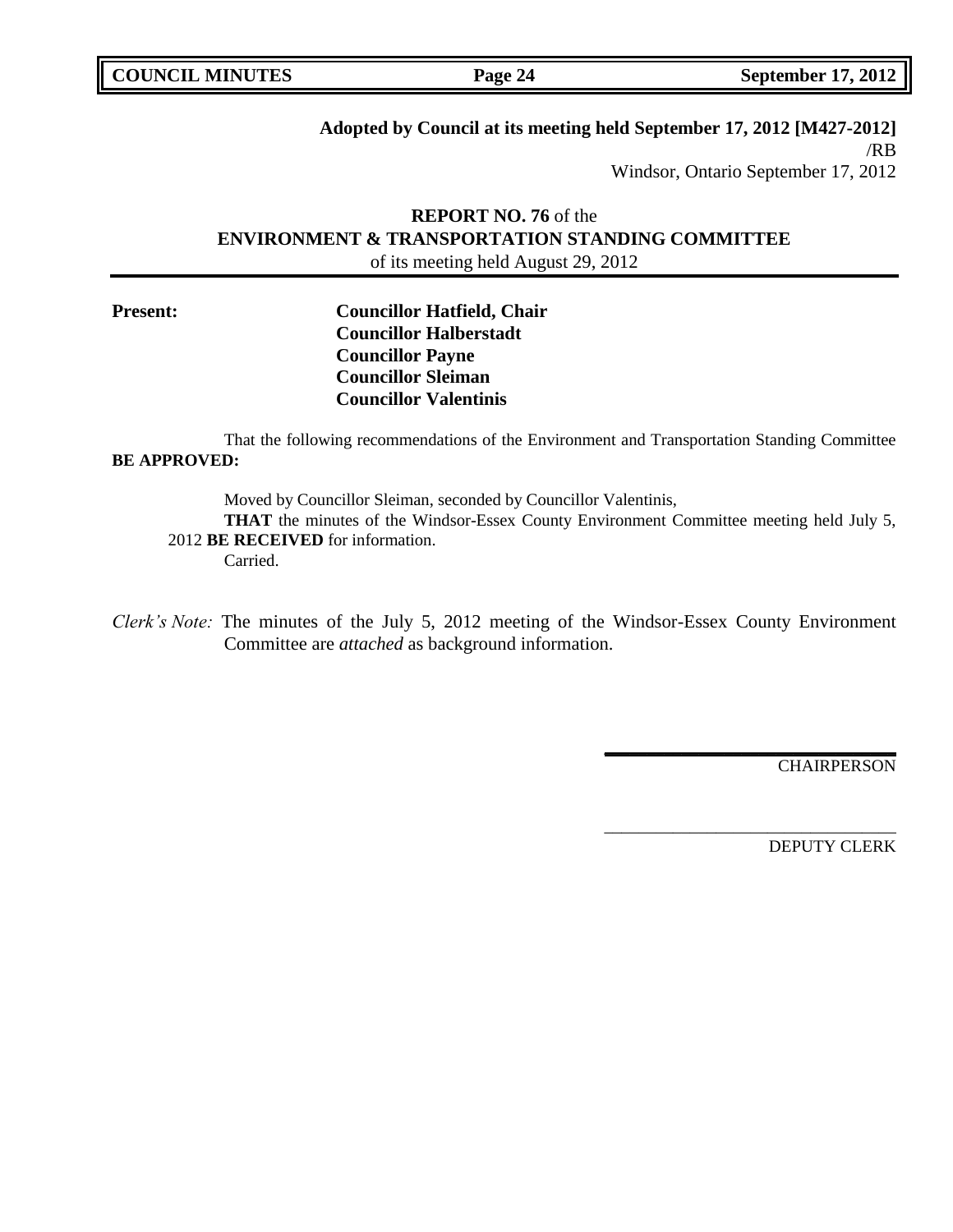## **Adopted by Council at its meeting held September 17, 2012 [M428-2012] /RB**

Windsor, Ontario September 17, 2012

# **REPORT NO. 77** of the **ENVIRONMENT & TRANSPORTATION STANDING COMMITTEE** of its meeting held August 29, 2012

## **Present: Councillor Hatfield, Chair Councillor Halberstadt Councillor Payne Councillor Sleiman Councillor Valentinis**

That the following recommendations of the Environment and Transportation Standing Committee **BE APPROVED:** 

Moved by Councillor Sleiman, seconded by Councillor Payne,

**THAT** the draft Climate Change Adaptation Plan attached to this report **BE TABLED** for 30 days for public comment, and further;

**THAT** the Author of the report **BE DIRECTED** to consult with City Administration including members of the Environment & Transportation Standing Committee and **REPORT BACK** up to six identified climate change adaption options as outlined in the "Draft Climate Change Adaptation Plan" that City Council may consider implementing when devising 2013 Budgets. Carried.

*Clerk's Note:* The administrative report authored by the City Engineer dated July 4, 2012 entitled "Draft Climate Change Adaptation Plan" is *attached* as background information.

LIVELINK 16035, EI/10822

**\_\_\_\_\_\_\_\_\_\_\_\_\_\_\_\_\_\_\_\_\_\_\_\_\_\_\_\_\_\_\_\_\_\_**

\_\_\_\_\_\_\_\_\_\_\_\_\_\_\_\_\_\_\_\_\_\_\_\_\_\_\_\_\_\_\_\_\_\_

**CHAIRPERSON**